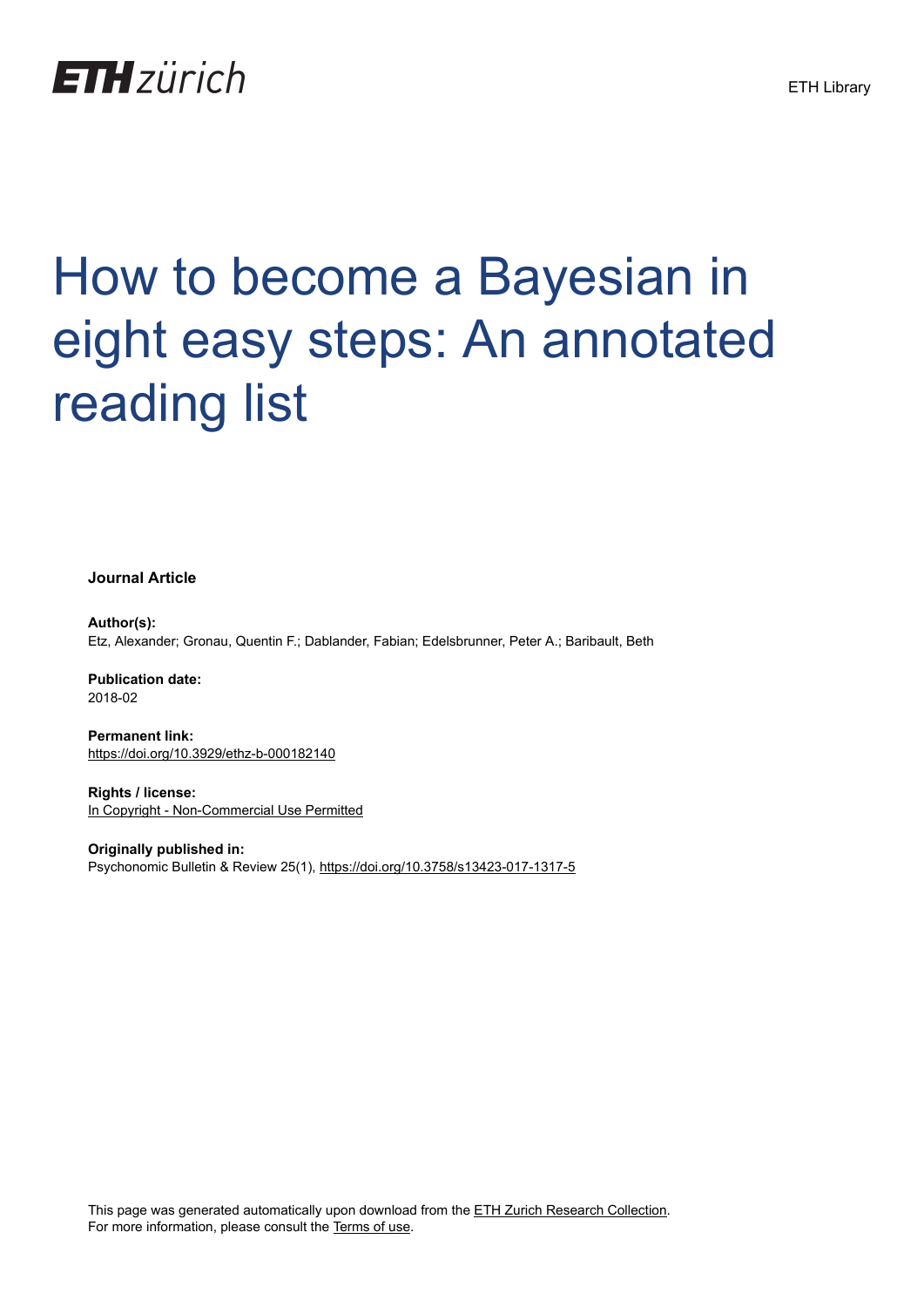Reference as: Etz, A., Gronau, Q. F., Dablander, F., Edelsbrunner, P. A., Baribault, B. (in press). How to become a Bayesian in eight easy steps: An annotated reading list. *Psychonomic Bulletin & Review.*

### How to become a Bayesian in eight easy steps: An annotated reading list

Alexander Etz University of California, Irvine

Quentin F. Gronau University of Amsterdam

Fabian Dablander University of Tübingen

Peter A. Edelsbrunner ETH Zürich

Beth Baribault University of California, Irvine

#### Abstract

In this guide, we present a reading list to serve as a concise introduction to Bayesian data analysis. The introduction is geared toward reviewers, editors, and interested researchers who are new to Bayesian statistics. We provide commentary for eight recommended sources, which together cover the theoretical and practical cornerstones of Bayesian statistics in psychology and related sciences. The resources are presented in an incremental order, starting with theoretical foundations and moving on to applied issues. In addition, we outline an additional 32 articles and books that can be consulted to gain background knowledge about various theoretical specifics and Bayesian approaches to frequently used models. Our goal is to offer researchers a starting point for understanding the core tenets of Bayesian analysis, while requiring a low level of time commitment. After consulting our guide, the reader should understand how and why Bayesian methods work, and feel able to evaluate their use in the behavioral and social sciences.

#### **Introduction**

In recent decades, significant advances in computational software and hardware have allowed Bayesian statistics to rise to greater prominence in psychology [\(Van de Schoot,](#page-21-0) [Winder, Ryan, Zondervan-Zwijnenburg, & Depaoli,](#page-21-0) [in press\)](#page-21-0). In the past few years, this rise has accelerated as a result of increasingly vocal criticism of *p*-values in particular [\(Nickerson,](#page-19-0) [2000;](#page-19-0) [Wagenmakers,](#page-21-1) [2007\)](#page-21-1), and classical statistics in general [\(Trafimow & Marks,](#page-21-2) [2015\)](#page-21-2). When a formerly scarcely used statistical method rapidly becomes more common, editors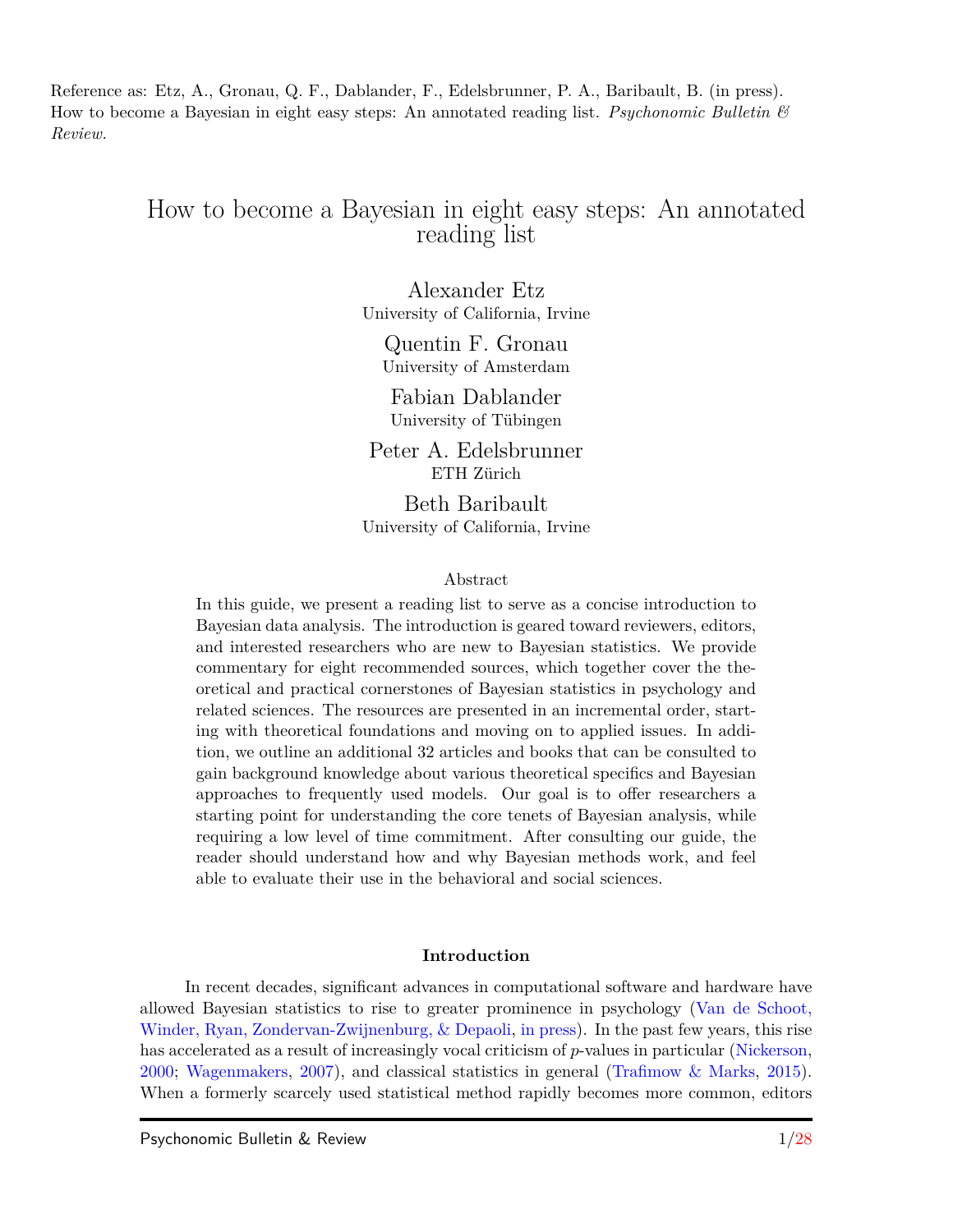and peer reviewers are expected to master it readily, and to adequately evaluate and judge manuscripts in which the method is applied. However, many researchers, reviewers, and editors in psychology are still unfamiliar with Bayesian methods.

We believe that this is at least partly due to the perception that a high level of difficulty is associated with proper use and interpretation of Bayesian statistics. Many seminal texts in Bayesian statistics are dense, mathematically demanding, and assume some background in mathematical statistics (e.g., [Gelman et al.,](#page-18-0) [2013\)](#page-18-0). Even texts that are geared toward psychologists (e.g., [Lee & Wagenmakers,](#page-19-1) [2014;](#page-19-1) [Kruschke,](#page-19-2) [2015\)](#page-19-2), while less mathematically difficult, require a radically different way of thinking than the classical statistical methods most researchers are familiar with. Furthermore, transitioning to a Bayesian framework requires a level of time commitment that is not feasible for many researchers. More approachable sources that survey the core tenets and reasons for using Bayesian methods exist, yet identifying these sources can prove difficult for researchers with little or no previous exposure to Bayesian statistics.

In this guide, we provide a small number of primary sources that editors, reviewers, and other interested researchers can study to gain a basic understanding of Bayesian statistics. Each of these sources was selected for their balance of accessibility with coverage of essential Bayesian topics. By focusing on interpretation, rather than implementation, the guide is able to provide an introduction to core concepts, from Bayes' theorem through to Bayesian cognitive models, without getting mired in secondary details.

This guide is divided into two primary sections. The first, *Theoretical sources*, includes commentaries on three articles and one book chapter that explain the core tenets of Bayesian methods as well as their philosophical justification. The second, *Applied sources*, includes commentaries on four articles that cover the most commonly used methods in Bayesian data analysis at a primarily conceptual level. This section emphasizes issues of particular interest to reviewers, such as basic standards for conducting and reporting Bayesian analyses.

We suggest that for each source, readers first review our commentary, then consult the original source. The commentaries not only summarize the essential ideas discussed in each source, but also give a sense of how those ideas fit into the bigger picture of Bayesian statistics. This guide is part of a larger special issue in *Psychonomic Bulletin & Review* on the topic of Bayesian inference that contains articles which elaborate on many of the same points we discuss here, so we will periodically point to these as potential next steps for the interested reader. For those who would like to delve further into the theory and practice of Bayesian methods, the Appendix provides a number of supplemental sources that would be of interest to researchers and reviewers. To facilitate readers' selection of additional sources, each source is briefly described and has been given a rating by the authors that reflects its level of difficulty and general focus (i.e., theoretical versus applied; see Figure [A1\)](#page-28-1). It is important to note that our reading list covers sources published up to the time of this writing (August, 2016).

Overall, the guide is designed such that a researcher might be able to read all eight of the highlighted articles<sup>[1](#page-2-0)</sup> and some supplemental readings within a week. After readers acquaint themselves with these sources, they should be well-equipped both to interpret existing research and to evaluate new research that relies on Bayesian methods.

<span id="page-2-0"></span><sup>1</sup>Links to freely available versions of each article are provided in the *References* section.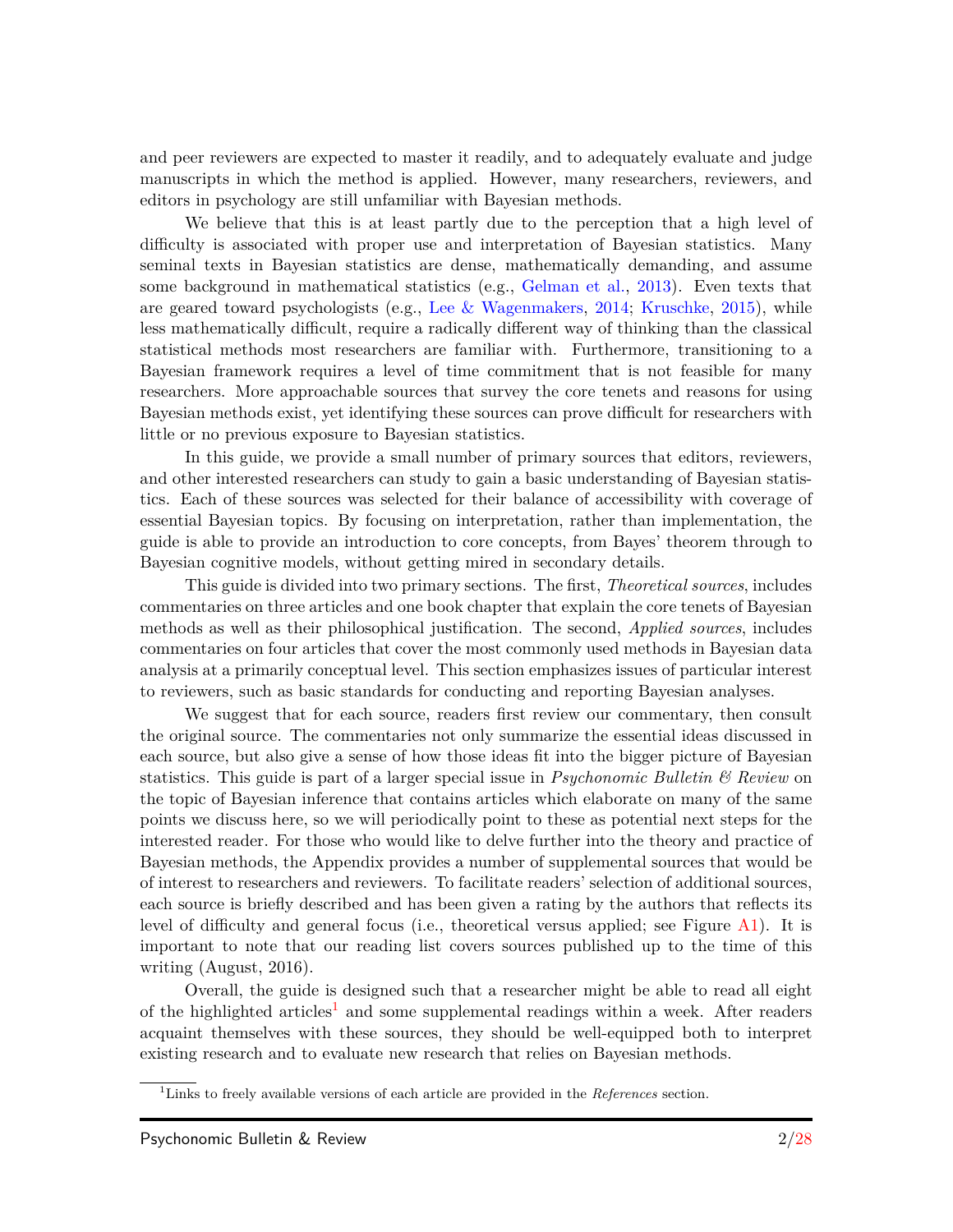#### **Theoretical sources**

In this section, we discuss the primary ideas underlying Bayesian inference in increasing levels of depth. Our first source introduces *Bayes' theorem* and demonstrates how Bayesian statistics are based on a different conceptualization of probability than classical, or *frequentist*, statistics [\(Lindley,](#page-19-3) [1993\)](#page-19-3). These ideas are extended in our second source's discussion of Bayesian inference as a reallocation of credibility [\(Kruschke,](#page-19-2) [2015\)](#page-19-2) between possible states of nature. The third source demonstrates how the concepts established in the previous sources lead to many practical benefits for experimental psychology [\(Dienes,](#page-17-0) [2011\)](#page-17-0). The section concludes with an in-depth review of Bayesian hypothesis testing using Bayes factors with an emphasis on this technique's theoretical benefits [\(Rouder, Speckman,](#page-20-0) [Sun, Morey, & Iverson,](#page-20-0) [2009\)](#page-20-0).

#### **1. Conceptual introduction: What is Bayesian inference?**

**Source:** [Lindley](#page-19-3) [\(1993\)](#page-19-3) — The analysis of experimental data: The appreciation of tea and wine

Lindley leads with a story in which renowned statistician Ronald A. Fisher is having his colleague, Dr. Muriel Bristol, over for tea. When Fisher prepared the tea—as the story goes—Dr. Bristol protested that Fisher had made the tea all wrong. She claims that tea tastes better when milk is added first and infusion second,<sup>[2](#page-3-0)</sup> rather than the other way around; she furthermore professes her ability to tell the difference. Fisher subsequently challenged Dr. Bristol to prove her ability to discern the two methods of preparation in a perceptual discrimination study. In Lindley's telling of the story, which takes some liberties with the actual design of the experiment in order to emphasize a point, Dr. Bristol correctly identified 5 out of 6 cups where the tea was added either first or second. This result left Fisher faced with the question: Was his colleague merely guessing, or could she really tell the difference? Fisher then proceeded to develop his now classic approach in a sequence of steps, recognizing at various points that tests that seem intuitively appealing actually lead to absurdities, until he arrived at a method that consists of calculating the total probability of the observed result plus the probability of any more extreme results possible under the null hypothesis (i.e., the probability that she would correctly identify 5 *or 6* cups by sheer guessing). This probability is the *p*-value. If it is less than .05, then Fisher would declare the result significant and reject the null hypothesis of guessing.

Lindley's paper essentially continues Fisher's work, showing that Fisher's classic procedure is inadequate and itself leads to absurdities because it hinges upon the nonexistent ability to define what other unobserved results would count as "more extreme" than the actual observations. That is, if Fisher had set out to serve Dr. Bristol 6 cups (and only 6 cups) and she is correct 5 times, then we get a *p*-value of .1, which is not statistically significant. According to Fisher, in this case we should not reject the null hypothesis that Dr. Bristol is guessing. But had he set out to keep giving her additional cups until she was correct 5 times, which incidentally required 6 cups, we get a *p*-value of .03, which is statistically significant. According to Fisher, we should now reject the null hypothesis. Even

<span id="page-3-0"></span><sup>2</sup>As a historical note: Distinguishing milk-first from infusion-first tea preparation was not a particular affectation of Dr. Bristol's, but a cultural debate that has persisted for over three centuries (e.g.; [Orwell,](#page-20-1) [1946\)](#page-20-1).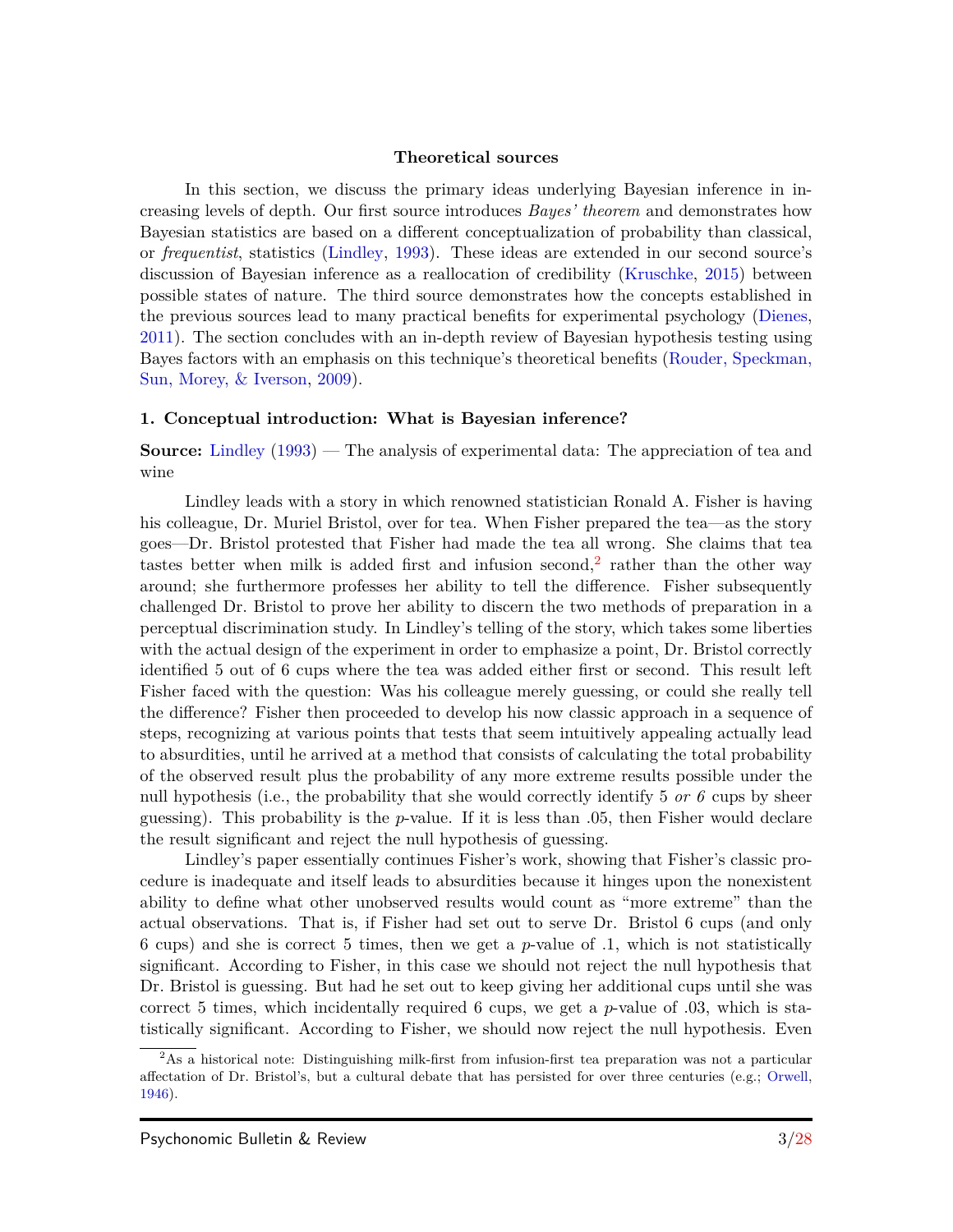

*Figure 1* . A reproduction of Figure 2 from Lindley (1993). The left bar indicates the probability that Dr. Bristol is guessing prior to the study (.8), if 5 right and 1 wrong are observed (.59), and if 6 right and 0 wrong are observed (.23). The lines represents Lindley's corresponding beliefs about Dr. Bristol's accuracy if she is not guessing.

though the data observed in both cases are exactly the same, we reach different conclusions because our definition of "more extreme" results (that did not occur) changes depending on which sampling plan we use. Absurdly, the *p*-value, and with it our conclusion about Dr. Bristol's ability, depends on how we think about results that might have occurred but never actually did, and that in turn depends on how we planned the experiment (rather than only on how it turned out).

Lindley's Bayesian solution to this problem considers only the probability of observations actually obtained, avoiding the problem of defining more extreme, unobserved results. The observations are used to assign a probability to each possible value of Dr. Bristol's success rate. Lindley's Bayesian approach to evaluating Dr. Bristol's ability to discriminate between the differently made teas starts by assigning a priori probabilities across the range of values of her success rate. If it is reasonable to consider that Dr. Bristol is simply guessing the outcome at random (i.e., her rate of success is .5), then one must assign an a priori probability to this null hypothesis (see our Figure 1, and note the separate amount of probability assigned to  $p = .5$ ). The remaining probability is distributed among the range of other plausible values of Dr. Bristol's success rate (i.e., rates that do not assume that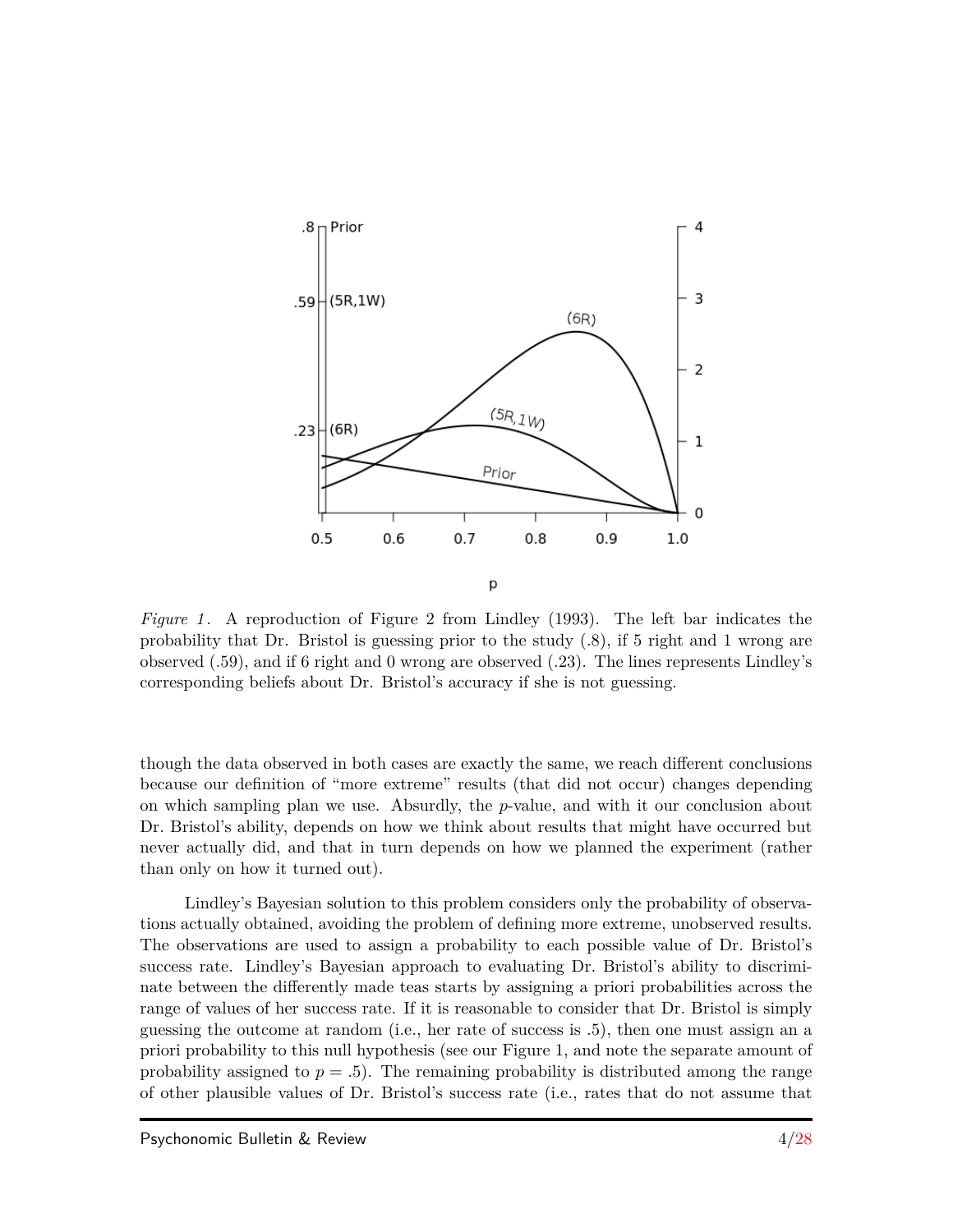she is guessing at random)<sup>[3](#page-5-0)</sup>. Then the observations are used to update these probabilities using *Bayes' rule* (this is derived in detail in [Etz & Vandekerckhove,](#page-18-1) [this issue\)](#page-18-1). If the observations better fit with the null hypothesis (pure guessing), then the probability assigned to the null hypothesis will increase; if the data better fit the alternative hypothesis, then the probability assigned to the alternative hypothesis will increase, and subsequently the probability attached to the null hypothesis will decrease (note the decreasing probability of the null hypothesis on the left axis of Figure 2). The factor by which the data shift the balance of the hypotheses' probabilities is the *Bayes factor* [\(Kass & Raftery,](#page-18-2) [1995;](#page-18-2) see also [Rouder et al.,](#page-20-0) [2009,](#page-20-0) and [Dienes,](#page-17-0) [2011,](#page-17-0) below).

A key takeaway from this paper is that Lindley's Bayesian approach depends only on the observed data, so the results are interpretable regardless of whether the sampling plan was rigid or flexible or even known at all. Another key point is that the Bayesian approach is inherently *comparative*: Hypotheses are tested against one another and never in isolation. Lindley further concludes that, since the posterior probability that the null is true will often be higher than the *p*-value, the latter metric will discount null hypotheses more easily in general.

#### **2. Bayesian credibility assessments**

**Source:** [Kruschke](#page-19-2) [\(2015,](#page-19-2) Chapter 2) — Introduction: Credibility, models, and parameters

"How often have I said to you that when all other  $\theta$  yield  $P(x|\theta)$  of 0, whatever remains, however low its  $P(\theta)$ , must have  $P(\theta|x) = 1$ ?"

#### – Sherlock Holmes, paraphrased

In this book chapter, Kruschke explains the fundamental Bayesian principle of *reallocation of probability*, or "credibility," across possible states of nature. Kruschke uses an example featuring Sherlock Holmes to demonstrate that the famous detective essentially used Bayesian reasoning to solve his cases. Suppose that Holmes has determined that there exist only four different possible causes (A, B, C, and D) of a committed crime which, for simplicity in the example, he holds to be equally credible at the outset. This translates to equal *prior* probabilities for each of the four possible causes (i.e., a prior probability of 1*/*4 for each). Now suppose that Holmes gathers evidence that allows him to rule out cause A with certainty. This development causes the probability assigned to A to drop to zero, and the probability that used to be assigned to cause A to be then redistributed across the other possible causes. Since the probabilities for the four alternatives need to sum to one, the probability for each of the other causes is now equal to 1*/*3 (Figure 2.1, p. 17). What Holmes has done is reallocate credibility across the different possible causes based on the evidence he has gathered. His new state of knowledge is that only one of the three remaining alternatives can be the cause of the crime and that they are all equally plausible. Holmes,

<span id="page-5-0"></span><sup>&</sup>lt;sup>3</sup>If the null hypothesis is not initially considered tenable, then we can proceed without assigning separate probability to it and instead focus on estimating the parameters of interest (e.g., the taster's accuracy in distinguishing wines, as in Lindley's second example; see Lindley's Figure 1, and notice that the amount of probability assigned to  $p = .5$  is gone). Additionally, if a range of values of the parameter is considered impossible—such as rates that are below chance—then this range may be given zero prior probability.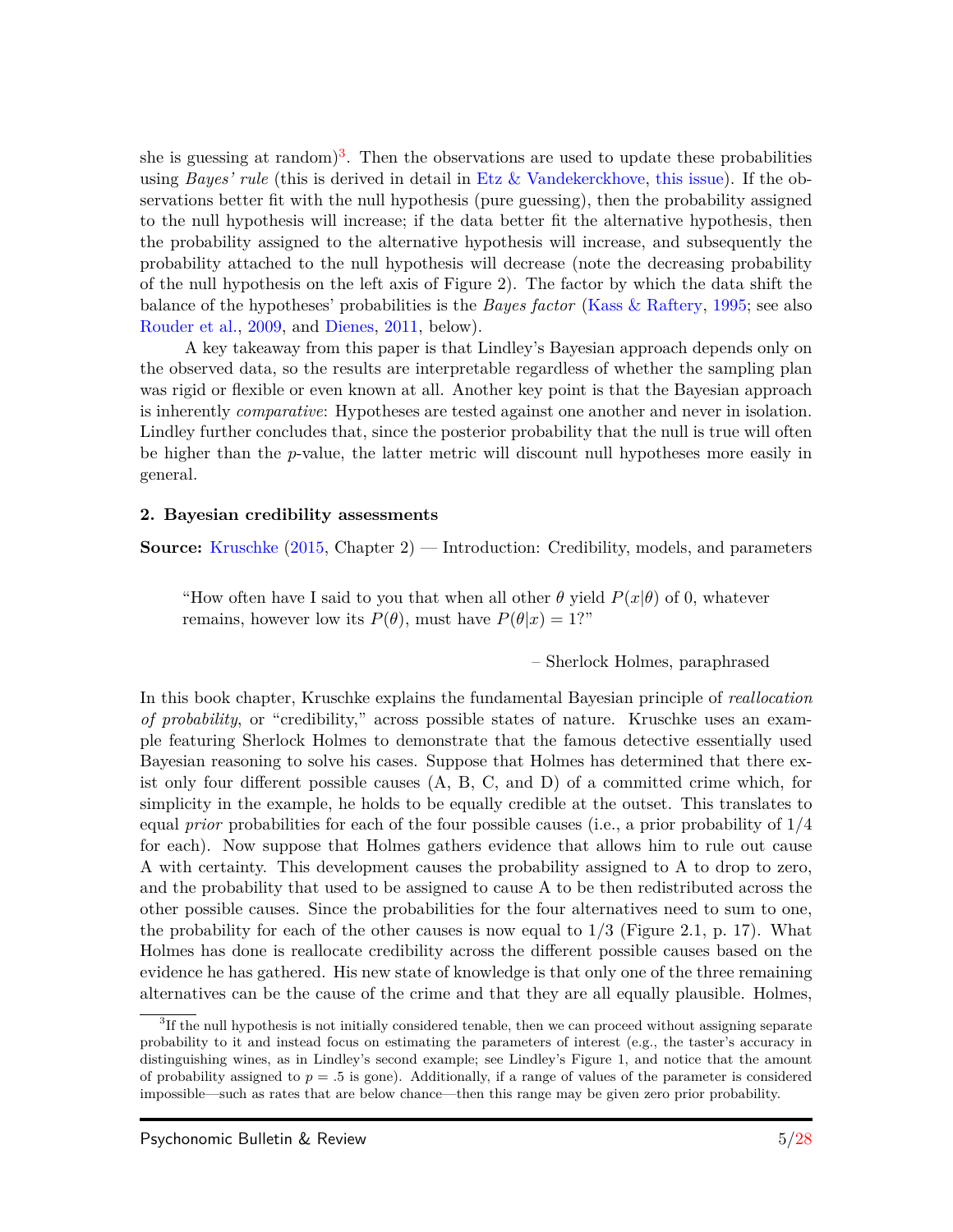being a man of great intellect, is eventually able to completely rule out two of the remaining three causes, leaving him with only one possible explanation—which has to be the cause of the crime (as it now must have probability equal to 1), no matter how improbable it might have seemed at the beginning of his investigation.

The reader might object that it is rather unrealistic to assume that data can be gathered that allow a researcher to completely rule out contending hypotheses. In real applications, psychological data are noisy, and outcomes are only probabilistically linked to the underlying causes. In terms of reallocation of credibility, this means that possible hypotheses can rarely be ruled out completely (i.e., reduced to zero probability), however, their credibility can be greatly diminished, leading to a substantial increase in the credibility of other possible hypotheses. Although a hypothesis has not been eliminated, something has been learned: Namely, that one or more of the candidate hypotheses has had their probabilities reduced and are now less likely than the others.

In a statistical context, the possible hypotheses are parameter values in mathematical models that serve to describe the observed data in a useful way. For example, a scientist could assume that their observations are normally distributed and be interested in which range of values for the mean is most credible. Sherlock Holmes only considered a set of discrete possibilities, but in many cases it would be very restrictive to only allow a few alternatives (e.g., when estimating the mean of a normal distribution). In the Bayesian framework one can easily consider an infinite continuum of possibilities, across which credibility may still be reallocated. It is easy to extend this framework of reallocation of credibility to hypothesis testing situations where one parameter value is seen as "special" and receives a high amount of prior probability compared to the alternatives (as in Lindley's tea example above).

[Kruschke](#page-19-2) [\(2015\)](#page-19-2) serves as a good first introduction to Bayesian thinking, as it requires only basic statistical knowledge (a natural follow-up is [Kruschke & Liddell,](#page-19-4) [this issue\)](#page-19-4). In this chapter, Kruschke also provides a concise introduction to mathematical models and parameters, two core concepts which our other sources will build on. One final key takeaway from this chapter is the idea of sequential updating from prior to posterior (Figure 2.1, p. 17) as data are collected. As Dennis Lindley famously said: "Today's posterior is tomorrow's prior" [\(Lindley,](#page-19-5) [1972,](#page-19-5) p. 2).

#### **3. Implications of Bayesian statistics for experimental psychology**

**Source:** [Dienes](#page-17-0) [\(2011\)](#page-17-0) — Bayesian versus orthodox statistics: Which side are you on?

Dienes explains several differences between the frequentist (which Dienes calls *orthodox* and we have called *classical*; we use these terms interchangeably) and Bayesian paradigm which have practical implications for how experimental psychologists conduct experiments, analyze data, and interpret results (a natural follow-up to the discussion in this section is available in [Dienes & McLatchie,](#page-17-1) [this issue\)](#page-17-1). Throughout the paper, Dienes also discusses *subjective* (or context-dependent) Bayesian methods which allow for inclusion of relevant problem-specific knowledge in to the formation of one's statistical model.

**The probabilities of data given theory and of theory given data.** When testing a theory, both the frequentist and Bayesian approaches use probability theory as the basis for inference, yet in each framework, the interpretation of probability is different.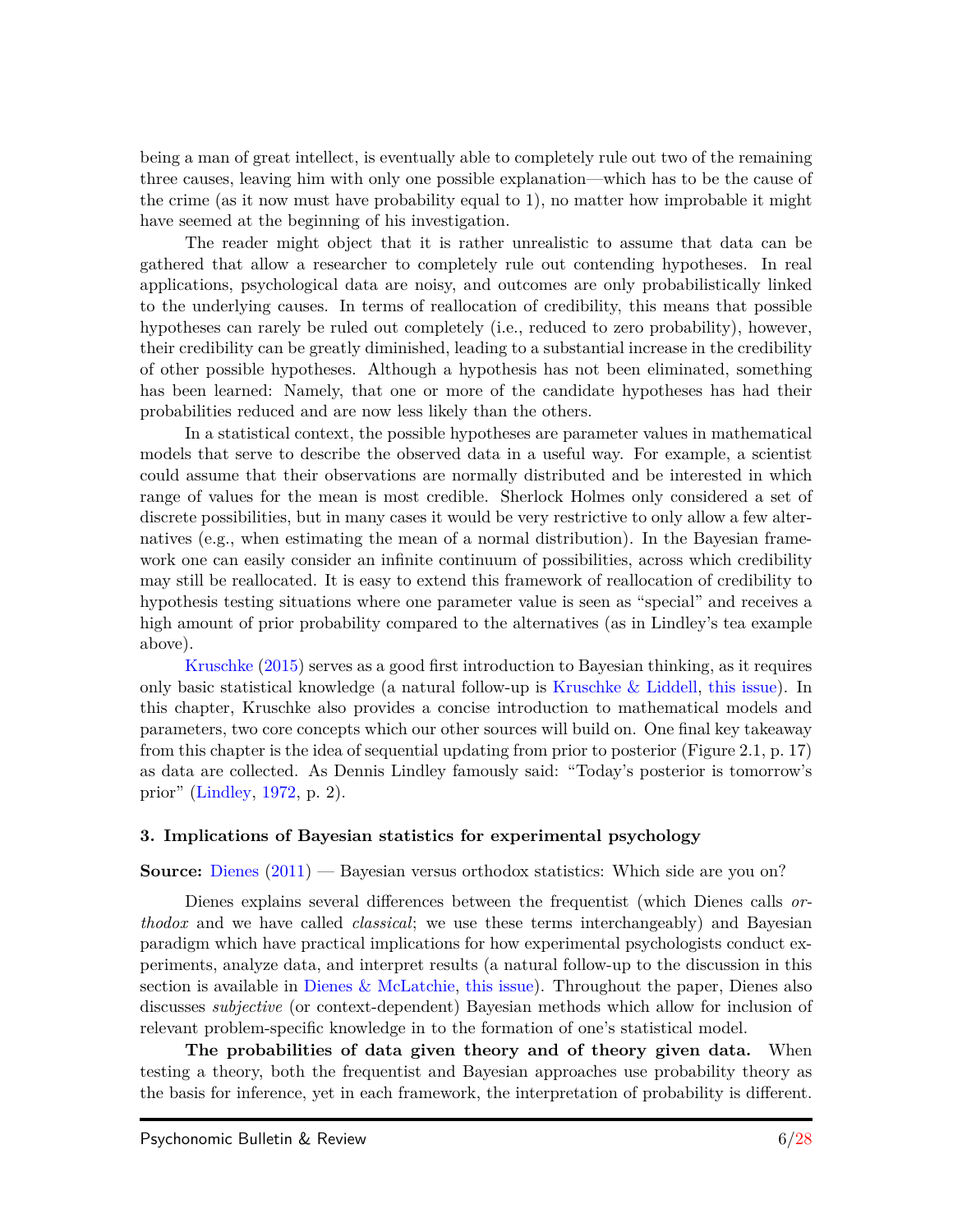It is important to be aware of the implications of this difference in order to correctly interpret frequentist and Bayesian analyses. One major contrast is a result of the fact that frequentist statistics only allow for statements to be made about  $P(\text{data} | \text{theory})^4$  $P(\text{data} | \text{theory})^4$ : Assuming the theory is correct, the probability of observing the obtained (or more extreme) data is evaluated. Dienes argues that often the probability of the data assuming a theory is correct is not the probability the researcher is interested in. What researchers typically want to know is  $P(\text{theory} | \text{data})$ : Given that the data were those obtained, what is the probability that the theory is correct? At first glance, these two probabilities might appear similar, but Dienes illustrates their fundamental difference with the following example: The probability that a person is dead (i.e., *data*) given that a shark has bitten the person's head off (i.e., *theory*) is 1. However, given that a person is dead, the probability that a shark has bitten this person's head off is very close to zero (see [Senn,](#page-21-3) [2013,](#page-21-3) for an intuitive explanation of this distinction). It is important to keep in mind that a *p*-value does *not* correspond to *P*(theory | data); in fact, statements about this probability are only possible if one is willing to attach prior probabilities (degrees of plausibility or credibility) to theories—which can only be done in the Bayesian paradigm.

In the following sections, Dienes explains how the Bayesian approach is more liberating than the frequentist approach with regard to the following concepts: *stopping rules*, *planned versus post hoc comparisons*, and *multiple testing*. For those new to the Bayesian paradigm, these proposals may seem counterintuitive at first, but Dienes provides clear and accessible explanations for each.

**Stopping rules.** In the classical statistical paradigm, it is necessary to specify in advance how the data will be collected. In practice, one usually has to specify how many participants will be collected; stopping data collection early or continuing after the pre-specified number of participants has been reached is not permitted. One reason why collecting additional participants is not permitted in the typical frequentist paradigm is that, given the null hypothesis is true, the *p*-value is not driven in a particular direction as more observations are gathered. In fact, in many cases the distribution of the *p*-value is uniform when the null hypothesis is true, meaning that every *p*-value is equally likely under the null. This implies that even if there is no effect, a researcher is guaranteed to obtain a statistically significant result if they simply continue to collect participants and stop when the *p*-value is sufficiently low. In contrast, the Bayes factor, the most common Bayesian method of hypothesis testing, will approach infinite support in favor of the null hypothesis as more observations are collected if the null hypothesis is true. Furthermore, since Bayesian inference obeys the *likelihood principle*, one is allowed to continue or stop collecting participants at any time while maintaining the validity of one's results (p. 276; see also [Cornfield,](#page-17-2) [1966,](#page-17-2) [Rouder,](#page-20-2) [2014,](#page-20-2) and [Royall,](#page-20-3) [2004](#page-20-3) in the appended *Further Reading* section).

**Planned versus post hoc comparisons.** In the classical hypothesis-testing approach, a distinction is made between planned and post hoc comparisons: It matters whether the hypothesis was formulated before or after data collection. In contrast, Dienes argues that adherence to the likelihood principle entails that a theory does not necessarily need to precede the data when a Bayesian approach is adopted; since this temporal information does not enter into the likelihood function for the data, the evidence for or against the

<span id="page-7-0"></span><sup>&</sup>lt;sup>4</sup>The conditional probability  $(P)$  of data given  $(|)$  theory.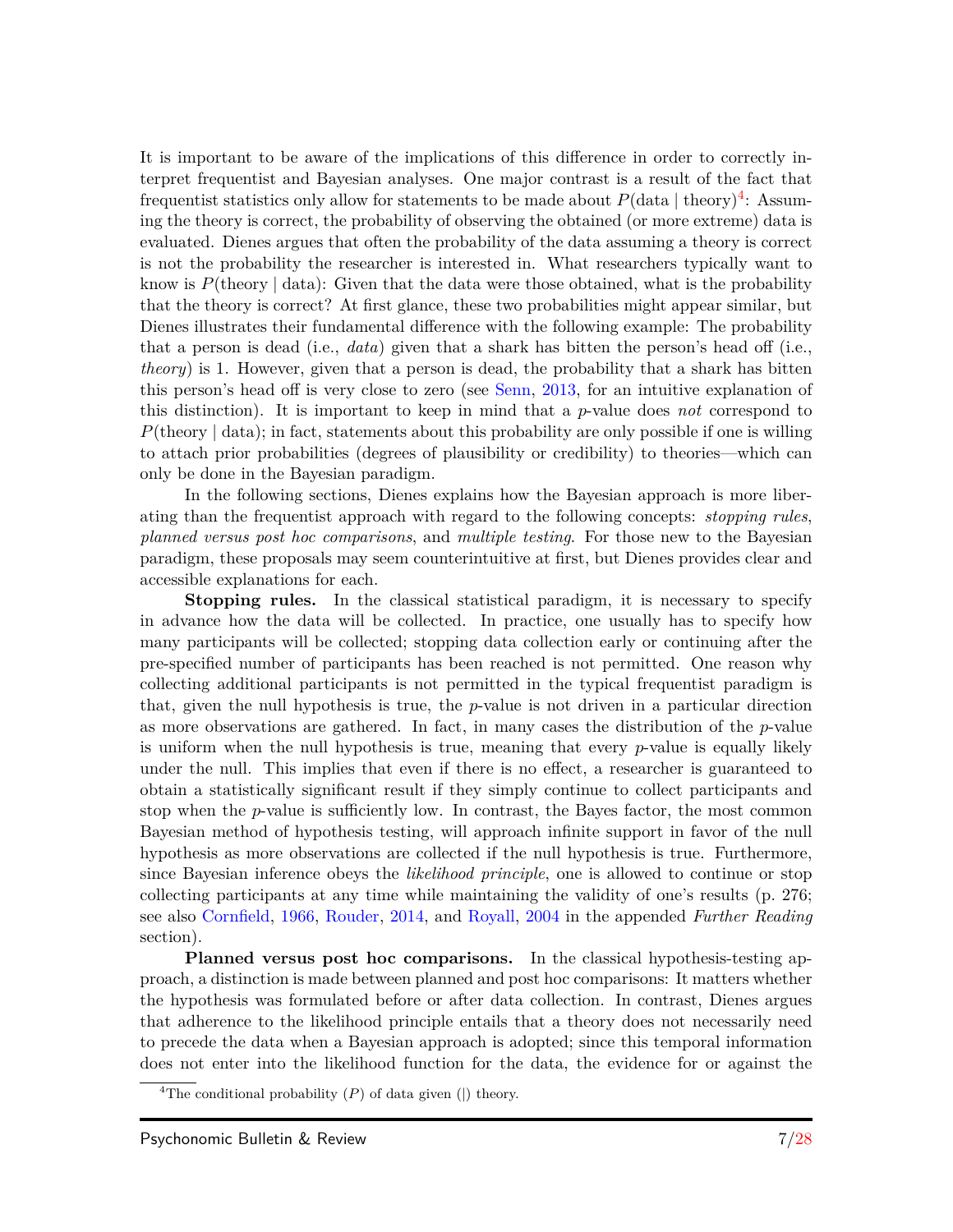theory will be the same no matter its temporal relation to the data.

**Multiple testing.** When conducting multiple tests in the classical approach, it is important to correct for the number of tests performed (see [Gelman & Loken,](#page-18-3) [2014\)](#page-18-3). Dienes points out that within the Bayesian approach, the number of hypotheses tested does not matter—it is not the number of tests that is important, but the evaluation of how accurately each hypothesis predicts the observed data. Nevertheless, it is crucial to consider all relevant evidence, including so-called "outliers," because "cherry picking is wrong on all statistical approaches" [\(Dienes,](#page-17-0) [2011,](#page-17-0) p. 280).

**Context-dependent Bayes factors.** The last part of the article addresses how problem-specific knowledge may be incorporated in the calculation of the Bayes factor. As is also explained in our next highlighted source [\(Rouder et al.,](#page-20-0) [2009\)](#page-20-0), there are two main schools of Bayesian thought: default (or *objective*) Bayes and context-dependent (or *subjective*) Bayes. In contrast to the default Bayes factors for general application that are designed to have certain desirable mathematical properties (e.g., [Jeffreys,](#page-18-4) [1961;](#page-18-4) [Rouder](#page-20-0) [et al.,](#page-20-0) [2009;](#page-20-0) [Rouder & Morey,](#page-20-4) [2012;](#page-20-4) [Rouder, Morey, Speckman, & Province,](#page-20-5) [2012;](#page-20-5) [Ly,](#page-19-6) [Verhagen, & Wagenmakers,](#page-19-6) [2016\)](#page-19-6), Dienes provides an online calculator<sup>[5](#page-8-0)</sup> that enables one to obtain context-dependent Bayes factors that incorporate domain knowledge for several commonly used statistical tests. In contrast to the default Bayes factors, which are typically designed to use standardized effect sizes, the context-dependent Bayes factors specify prior distributions in terms of the raw effect size. Readers who are especially interested in prior elicitation should see the appendix of Dienes' article for a short review of how to appropriately specify prior distributions that incorporate relevant theoretical information (and [Dienes,](#page-17-3) [2014,](#page-17-3) for more details and worked examples).

#### **4. Structure and motivation of Bayes factors**

**Source:** [Rouder et al.](#page-20-0) [\(2009\)](#page-20-0) — Bayesian *t*-tests for accepting and rejecting the null hypothesis

In many cases, a scientist's primary interest is in showing evidence for an *invariance*, rather than a difference. For example, researchers may want to conclude that experimental and control groups do not differ in performance on a task (e.g., [van Ravenzwaaij, Boekel,](#page-21-4) [Forstmann, Ratcliff, & Wagenmakers,](#page-21-4) [2014\)](#page-21-4), that participants were performing at chance [\(Dienes & Overgaard,](#page-17-4) [2015\)](#page-17-4), or that two variables are unrelated [\(Rouder & Morey,](#page-20-4) [2012\)](#page-20-4). In classical statistics this is generally not possible as significance tests are asymmetric; they can only serve to reject the null hypothesis and never to affirm it. One benefit of Bayesian analysis is that inference is perfectly symmetric, meaning evidence can be obtained that favors the null hypothesis as well as the alternative hypothesis (see [Gallistel,](#page-18-5) [2009,](#page-18-5) as listed in our *Further Reading* appendix). This is made possible by the use of *Bayes factors*. [6](#page-8-1) The section covering the shortcomings of classical statistics ("Critiques of Inference by Significance Tests") can safely be skipped, but readers particularly interested in the motivation of Bayesian inference are advised to read it.

<span id="page-8-1"></span><span id="page-8-0"></span> $^{5}$ [http://www.lifesci.sussex.ac.uk/home/Zoltan\\_Dienes/inference/Bayes.htm](http://www.lifesci.sussex.ac.uk/home/Zoltan_Dienes/inference/Bayes.htm)

 ${}^{6}$ Readers for whom Rouder and colleagues' [\(2009\)](#page-20-0) treatment is too technical could focus on Dienes' conceptual ideas and motivations underlying the Bayes factor.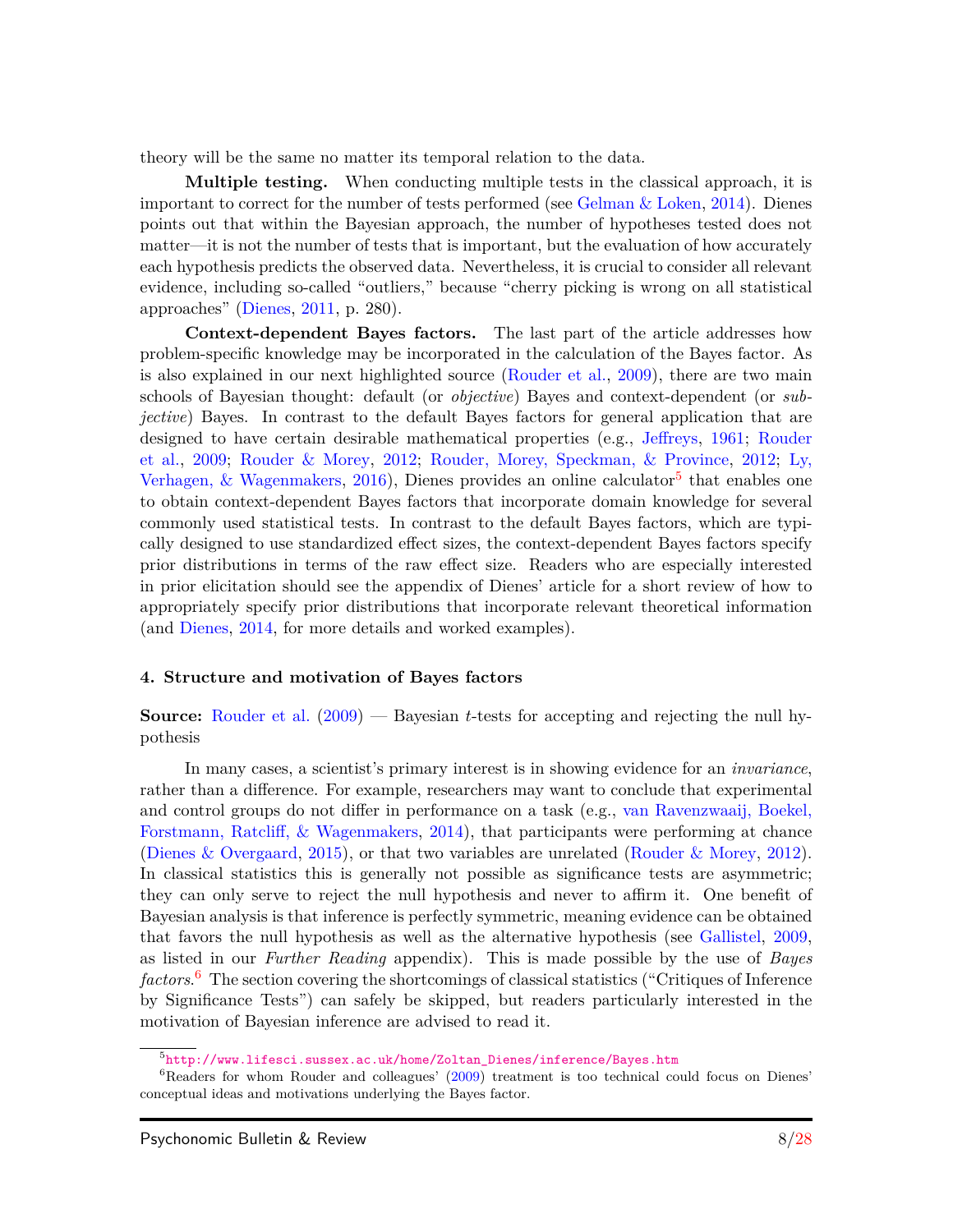**What is a Bayes factor?.** The Bayes factor is a representation of the relative predictive success of two or more models, and it is a fundamental measure of relative evidence. The way Bayesians quantify predictive success of a model is to calculate the probability of the data given that model—also called the *marginal likelihood* or sometimes simply the *evidence*. The ratio of two such probabilities is the Bayes factor. Rouder and colleagues [\(2009\)](#page-20-0) denote the probability of the data given some model, represented by  $H_i$ , as  $f(\text{data} | H_i)$ .<sup>[7](#page-9-0)</sup> The Bayes factor for  $H_0$  versus  $H_1$  is simply the ratio of  $f(\text{data} | H_0)$  and  $f(\text{data} | H_1)$ written  $B_{01}$  (or  $BF_{01}$ ), where the *B* (or  $BF$ ) indicates a Bayes factor, and the subscript indicates which two models are being compared (see p. 228). If the result of a study is  $B_{01} = 10$  then the data are ten times more probable under  $H_0$  than under  $H_1$ . Researchers should report the exact value of the Bayes factor since it is a continuous measure of evidence, but various benchmarks have been suggested to help researchers interpret Bayes factors, with values between 1 and 3, between 3 and 10, and greater than 10 generally taken to indicate inconclusive, weak, and strong evidence, respectively (see [Jeffreys,](#page-18-4) [1961;](#page-18-4) [Wagenmakers,](#page-21-1) [2007;](#page-21-1) [Etz & Vandekerckhove,](#page-18-6) [2016\)](#page-18-6), although different researchers may set different benchmarks. Care is need when interpreting Bayes factors against these benchmarks, as they are not meant to be bright lines against which we judge a study's success (as opposed to how a statistical significance criterion is sometimes treated); the difference between a Bayes factor of, say, 8 and 12 is more a difference of degree than of category. Furthermore, Bayes factors near 1 indicate the data are uninformative, and should not be interpreted as even mild evidence for either of the hypotheses under consideration.

Readers who are less comfortable with reading mathematical notation may skip over most of the equations without too much loss of clarity. The takeaway is that to evaluate which model is better supported by the data, we need to find out which model has done the best job predicting the data we observe. To a Bayesian, the probability a model assigns to the observed data constitutes its predictive success (see [Morey, Romeijn, & Rouder,](#page-19-7) [2016\)](#page-19-7); a model that assigns a high probability to the data relative to another model is best supported by the data. The goal is then to find the probability a given model assigns the data,  $f(\text{data} \mid H_i)$ . Usually the null hypothesis specifies that the true parameter is a particular value of interest (e.g., zero), so we can easily find  $f(\text{data} | H_0)$ . However, we generally do not know the value of the parameter if the null model is false, so we do not know what probability it assigns the data. To represent our uncertainty with regard to the true value of the parameter if the null hypothesis is false, Bayesians specify a range of plausible values that the parameter might take under the alternative hypothesis. All of these parameter values are subsequently used in computing an average probability of the data given the alternative hypothesis,  $f(\text{data} \mid H_1)$  (for an intuitive illustration, see [Gallistel,](#page-18-5) [2009](#page-18-5) as listed in our *Further Reading* appendix). If the prior distribution gives substantial weight to parameter values that assign high probability to the data, then the average probability the alternative hypothesis assigns to the data will be relatively high—the model is effectively rewarded for its accurate predictions with a high value for  $f(\text{data} | H_1)$ .

**The role of priors.** The form of the prior can have important consequences on the resulting Bayes factor. As discussed in our third source [\(Dienes,](#page-17-0) [2011\)](#page-17-0), there are two

<span id="page-9-0"></span><sup>&</sup>lt;sup>7</sup>The probability (*f*) of the observed data given (|) hypothesis  $i(H_i)$ , where  $i$  indicates one of the candidate hypotheses (e.g., 0, 1, A, etc.). The null hypothesis is usually denoted *H*<sup>0</sup> and the alternative hypothesis is usually denoted either *H*<sup>1</sup> or *HA*.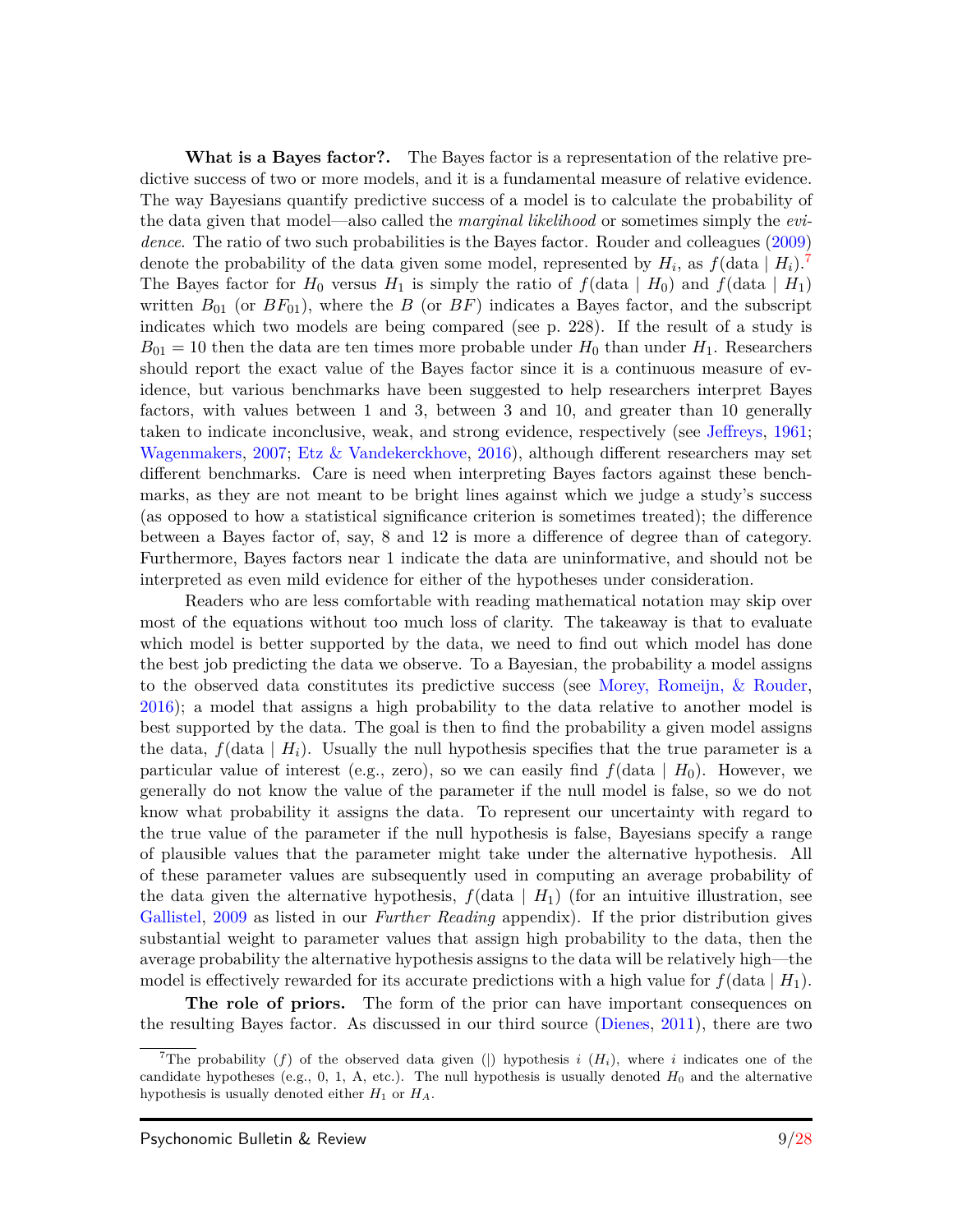primary schools of Bayesian thought: default (objective) Bayes [\(Berger,](#page-17-5) [2006\)](#page-17-5) and contextdependent (subjective) Bayes [\(Goldstein et al.,](#page-18-7) [2006;](#page-18-7) [Rouder, Morey, & Wagenmakers,](#page-20-6) [2016\)](#page-20-6). The default Bayesian tries to specify prior distributions that convey little information while maintaining certain desirable properties. For example, one desirable property is that changing the scale of measurement should not change the way the information is represented in the prior, which is accomplished by using standardized effect sizes. Context-dependent prior distributions are often used because they more accurately encode our prior information about the effects under study, and can be represented with raw or standardized effect sizes, but they do not necessarily have the same desirable mathematical properties (although sometimes they can).

Choosing a prior distribution for the standardized effect size is relatively straightforward for the default Bayesian. One possibility is to use a normal distribution centered at 0 and with some standard deviation (i.e., spread)  $\sigma$ . If  $\sigma$  is too large, the Bayes factor will always favor the null model, so such a choice would be unwise (see also [DeGroot,](#page-17-6) [1982;](#page-17-6) [Robert,](#page-20-7) [2014\)](#page-20-7). This happens because such a prior distribution assigns weight to very extreme values of the effect size, when in reality, the effect is most often reasonably small (e.g., almost all psychological effects are smaller than Cohen's *d* = 2). The model is penalized for low predictive success. Setting  $\sigma$  to 1 is reasonable and common—this is called the *unit information prior*. However, using a Cauchy distribution (which resembles a normal distribution but with less central mass and fatter tails) has some better properties than the unit information prior, and is now a common default prior on the alternative hypothesis, giving rise to what is now called the *default Bayes factor* (see [Rouder & Morey,](#page-20-4) [2012](#page-20-4) for more details; see also [Wagenmakers, Love, et al.,](#page-21-5) [this issue](#page-21-5) and [Wagenmakers, Marsman,](#page-22-0) [et al.,](#page-22-0) [this issue\)](#page-22-0). To use the Cauchy distribution, like the normal distribution, again one must specify a scaling factor. If it is too large, the same problem as before occurs where the null model will always be favored. Rouder and colleagues suggest a scale of 1, which implies that the effect size has a prior probability of 50% to be between  $d = -1$  and  $d = 1$ . For some areas, such as social psychology, this is not reasonable, and the scale should be reduced. However, slight changes to the scale often do not make much difference in the qualitative conclusions one draws.

Readers are advised to pay close attention to the sections "Subjectivity in priors" and "Bayes factors with small effects." The former explains how one can tune the scale of the default prior distribution to reflect more contextually relevant information while maintaining the desirable properties attached to prior distributions of this form, a practice that is a reasonable compromise between the default and context-dependent schools. The latter shows why the Bayes factor will often show evidence in favor of the null hypothesis if the observed effect is small and the prior distribution is relatively diffuse.

#### **Applied sources**

At this point, the essential concepts of Bayesian probability, Bayes' theorem, and the Bayes factor have been discussed in depth. In the following four sources, these concepts are applied to real data analysis situations. Our first source provides a broad overview of the most common methods of model comparison, including the Bayes factor, with a heavy emphasis on its proper interpretation [\(Vandekerckhove, Matzke, & Wagenmakers,](#page-21-6) [2015\)](#page-21-6). The next source begins by demonstrating Bayesian estimation techniques in the context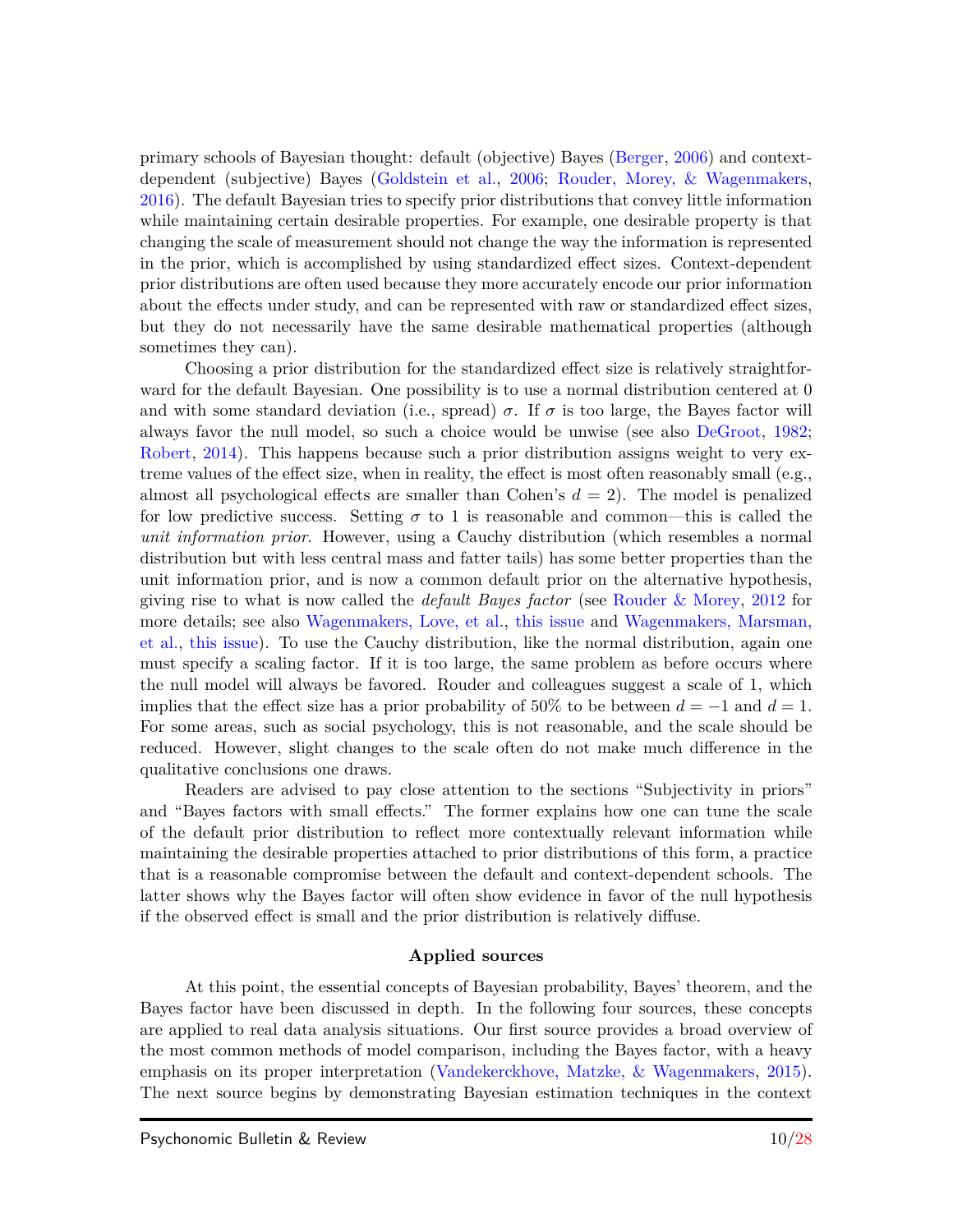of developmental research, then provides some guidelines for reporting Bayesian analyses [\(van de Schoot et al.,](#page-21-7) [2014\)](#page-21-7). Our final two sources discuss issues in Bayesian cognitive modeling, such as the selection of appropriate priors [\(Lee & Vanpaemel,](#page-19-8) [this issue\)](#page-19-8), and the use of cognitive models for theory testing [\(Lee,](#page-19-9) [2008\)](#page-19-9).

Before moving on to our final four highlighted sources, it will be useful if readers consider some differences in perspective among practitioners of Bayesian statistics. The application of Bayesian methods is very much an active field of study, and as such, the literature contains a multitude of deep, important, and diverse viewpoints on how data analysis should be done, similar to the philosophical divides between Neyman–Pearson and Fisher concerning proper application of classical statistics (see [Lehmann,](#page-19-10) [1993\)](#page-19-10). The divide between subjective Bayesians, who elect to use priors informed by theory, and objective Bayesians, who instead prefer "uninformative" or default priors, has already been mentioned throughout the *Theoretical sources* section above.

A second division of note exists between Bayesians who see a place for hypothesis testing in science, and those who see statistical inference primarily as a problem of estimation. The former believe statistical models can stand as useful surrogates for theoretical positions, whose relative merits are subsequently compared using Bayes factors and other such "scoring" metrics (as reviewed in [Vandekerckhove et al.,](#page-21-6) [2015,](#page-21-6) discussed below; for additional examples, see [Jeffreys,](#page-18-4) [1961](#page-18-4) and [Rouder, Morey, Verhagen, Province, & Wagen](#page-20-8)[makers,](#page-20-8) [2016\)](#page-20-8). The latter would rather delve deeply into a single model or analysis and use point estimates and credible intervals of parameters as the basis for their theoretical conclusions (as demonstrated in [Lee,](#page-19-9) [2008,](#page-19-9) discussed below; for additional examples, see [Gelman & Shalizi,](#page-18-8) [2013](#page-18-8) and [McElreath,](#page-19-11) [2016\)](#page-19-11).<sup>[8](#page-11-0)</sup>

Novice Bayesians may feel surprised that such wide divisions exist, as statistics (of any persuasion) is often thought of as a set of prescriptive, immutable procedures that can be only right or wrong. We contend that debates such as these should be expected due to the wide variety of research questions—and diversity of contexts—to which Bayesian methods are applied. As such, we believe that the existence of these divisions speaks to the intellectual vibrancy of the field and its practitioners. We point out these differences here so that readers might use this context to guide their continued reading.

#### **5. Bayesian model comparison methods**

**Source:** [Vandekerckhove et al.](#page-21-6) [\(2015\)](#page-21-6) — Model comparison and the principle of parsimony

John von Neumann famously said: "With four parameters I can fit an elephant, and with five I can make him wiggle his trunk" (as quoted in [Mayer, Khairy, & Howard,](#page-19-12) [2010,](#page-19-12) p. 698), pointing to the natural tension between model parsimony and goodness of fit. The tension occurs because it is always possible to decrease the amount of error between a model's predictions and the observed data by simply adding more parameters to the model. In the extreme case, any data set of *N* observations can be reproduced

<span id="page-11-0"></span><sup>8</sup>This divide in Bayesian statistics may be seen as a parallel to the recent discussions about use of classical statistics in psychology (e.g., [Cumming,](#page-17-7) [2014\)](#page-17-7), where a greater push has been made to adopt an estimation approach over null hypothesis significance testing (NHST). Discussions on the merits of hypothesis testing have been running through all of statistics for over a century, with no end in sight.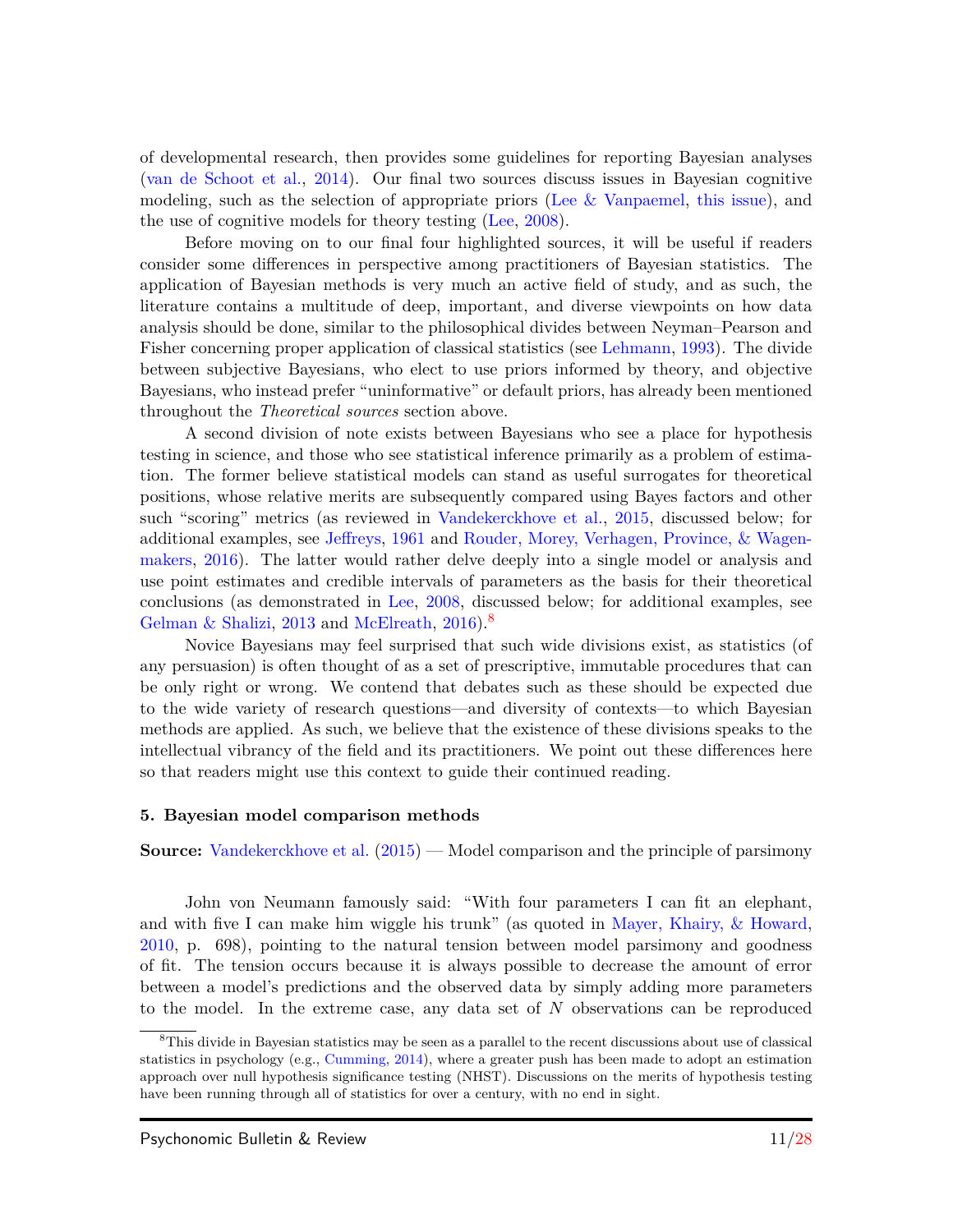perfectly by a model with *N* parameters. Such practices, however, termed *overfitting*, result in poor generalization and greatly reduce the accuracy of out-of-sample predictions. Vandekerckhove and colleagues [\(2015\)](#page-21-6) take this issue as a starting point to discuss various criteria for model selection. How do we select a model that both fits the data well and generalizes adequately to new data?

Putting the problem in perspective, the authors discuss research on recognition memory that relies on multinomial processing trees, which are simple, but powerful, cognitive models. Comparing these different models using only the likelihood term is ill-advised, because the model with the highest number of parameters will—all other things being equal—yield the best fit. As a first step to addressing this problem, [Vandekerckhove et al.](#page-21-6) [\(2015\)](#page-21-6) discuss the popular Akaike information criterion (AIC) and Bayesian information criterion (BIC).

Though derived from different philosophies (for an overview, see [Aho, Derryberry, &](#page-17-8) [Peterson,](#page-17-8) [2014\)](#page-17-8), both AIC and BIC try to solve the trade-off between goodness-of-fit and parsimony by combining the likelihood with a penalty for model complexity. However, this penalty is solely a function of the number of parameters and thus neglects the functional form of the model, which can be informative in its own right. As an example, the authors mention Fechner's law and Steven's law. The former is described by a simple logarithmic function, which can only ever fit negatively accelerated data. Steven's law, however, is described by an exponential function, which can account for both positively and negatively accelerated data. Additionally, both models feature just a single parameter, nullifying the benefit of the complexity penalty in each of the two aforementioned information criteria.

The Bayes factor yields a way out. It extends the simple likelihood ratio test by integrating the likelihood with respect to the prior distribution, thus taking the predictive success of the prior distribution into account (see also [Gallistel,](#page-18-5) [2009,](#page-18-5) in the *Further Reading* appendix). Essentially, the Bayes factor is a likelihood ratio test averaged over all possible parameter values for the model, using the prior distributions as weights: It is the natural extension of the likelihood ratio test to a Bayesian framework. The net effect of this is to penalize complex models. While a complex model can predict a wider range of possible data points than a simple model can, each individual data point is less likely to be observed under the complex model. This is reflected in the prior distribution being more spread out in the complex model. By weighting the likelihood by the corresponding tiny prior probabilities, the Bayes factor in favor of the complex model decreases. In this way, the Bayes factor instantiates an automatic Ockham's Razor (see also [Myung & Pitt,](#page-19-13) [1997,](#page-19-13) in the appended *Further Reading* section).

However, the Bayes factor can be difficult to compute because it often involves integration over very many dimensions at once. Vandekerckhove and colleagues [\(2015\)](#page-21-6) advocate two methods to ease the computational burden: importance sampling and the Savage-Dickey density ratio (see also [Wagenmakers, Lodewyckx, Kuriyal, & Grasman,](#page-21-8) [2010](#page-21-8) in our in our *Further reading* appendix); additional common computational methods include the Laplace approximation [\(Kass & Raftery,](#page-18-2) [1995\)](#page-18-2), bridge sampling [\(Meng & Wong,](#page-19-14) [1996;](#page-19-14) [Gronau et](#page-18-9) [al.,](#page-18-9) [2017\)](#page-18-9), and the encompassing prior approach [\(Hoijtink, Klugkist, & Boelen,](#page-18-10) [2008\)](#page-18-10). They also provide code to estimate parameters in multinomial processing tree models and to compute the Bayes factor to select among them. Overall, the chapter provides a good overview of different methods used to tackle the tension between goodness-of-fit and parsimony in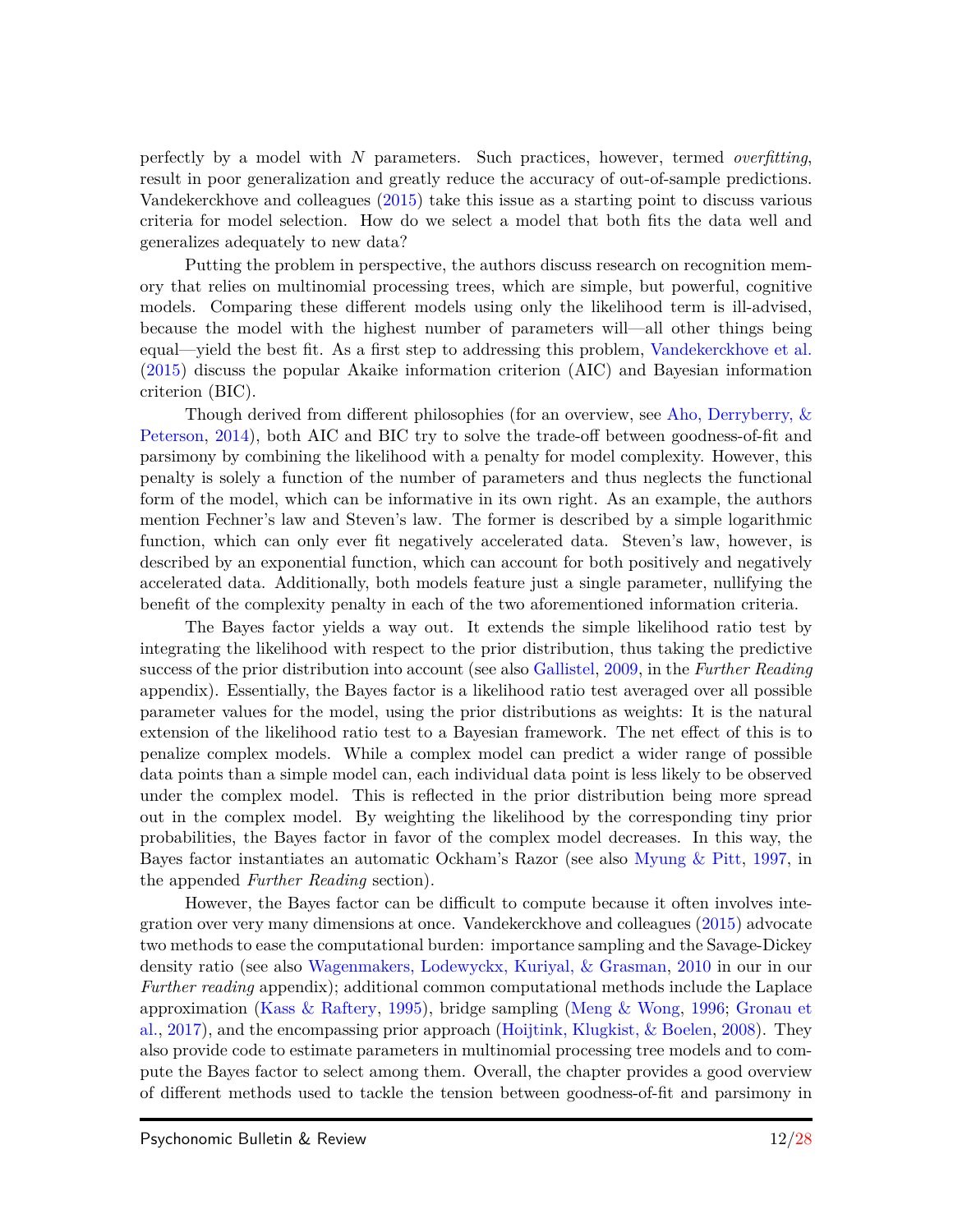a Bayesian framework. While it is more technical then the sources reviewed above, this article can greatly influence how one thinks about models and methods for selecting among them.

#### **6. Bayesian estimation**

**Source:** [van de Schoot et al.](#page-21-7) [\(2014\)](#page-21-7) — A gentle introduction to Bayesian analysis: Applications to developmental research

This source approaches practical issues related to parameter estimation in the context of developmental research. This setting offers a good basis for discussing the choice of priors and how those choices influence the posterior estimates for parameters of interest. This is a topic that matters to reviewers and editors alike: How does the choice of prior distributions for focal parameters influence the statistical results and theoretical conclusions that are obtained? The article discusses this issue on a basic and illustrative level.

At this point we feel it is important to note that the difference between hypothesis testing and estimation in the Bayesian framework is much greater than it is in the frequentist framework. In the frequentist framework there is often a one-to-one relationship between the null hypothesis falling outside the sample estimate's 95% confidence interval and rejection of the null hypothesis with a significance test (e.g., when doing a *t*-test). This is not so in the Bayesian framework; one cannot test a null hypothesis by simply checking if the null value is inside or outside a credible interval. A detailed explanation of the reason for this deserves more space than we can afford to give it here, but in short: When testing hypotheses in the Bayesian framework one should calculate a model comparison metric. See [Rouder and Vandekerckhove](#page-20-9) [\(this issue\)](#page-20-9) for an intuitive introduction to (and synthesis of) the distinction between Bayesian estimation and testing.

Van de Schoot and colleagues [\(2014\)](#page-21-7) begin by reviewing the main differences between frequentist and Bayesian approaches. Most of this part can be skipped by readers who are comfortable with basic terminology at that point. The only newly introduced term is *Markov chain Monte Carlo (MCMC)* methods, which refers to the practice of drawing samples from the posterior distribution instead of deriving the distribution analytically (which may not be feasible for many models; see also [van Ravenzwaaij, Cassey, & Brown,](#page-21-9) [this issue](#page-21-9) and [Matzke, Boehm, & Vandekerckhove,](#page-19-15) [this issue\)](#page-19-15). After explaining this alternative approach (p. 848), Bayesian estimation of focal parameters and the specification of prior distributions is discussed with the aid of two case examples.

The first example concerns estimation of an ordinary mean value and the variance of reading scores and serves to illustrate how different sources of information can be used to inform the specification of prior distributions. The authors discuss how expert domain knowledge (e.g., reading scores usually fall within a certain range), statistical considerations (reading scores are normally distributed), and evidence from previous studies (results obtained from samples from similar populations) may be jointly used to define adequate priors for the mean and variance model parameters. The authors perform a prior sensitivity analysis to show how using priors based on different considerations influence the obtained results. Thus, the authors examine and discuss how the posterior distributions of the mean and variance parameters are dependent on the prior distributions used.

The second example focuses on a data set from research on the longitudinal reciprocal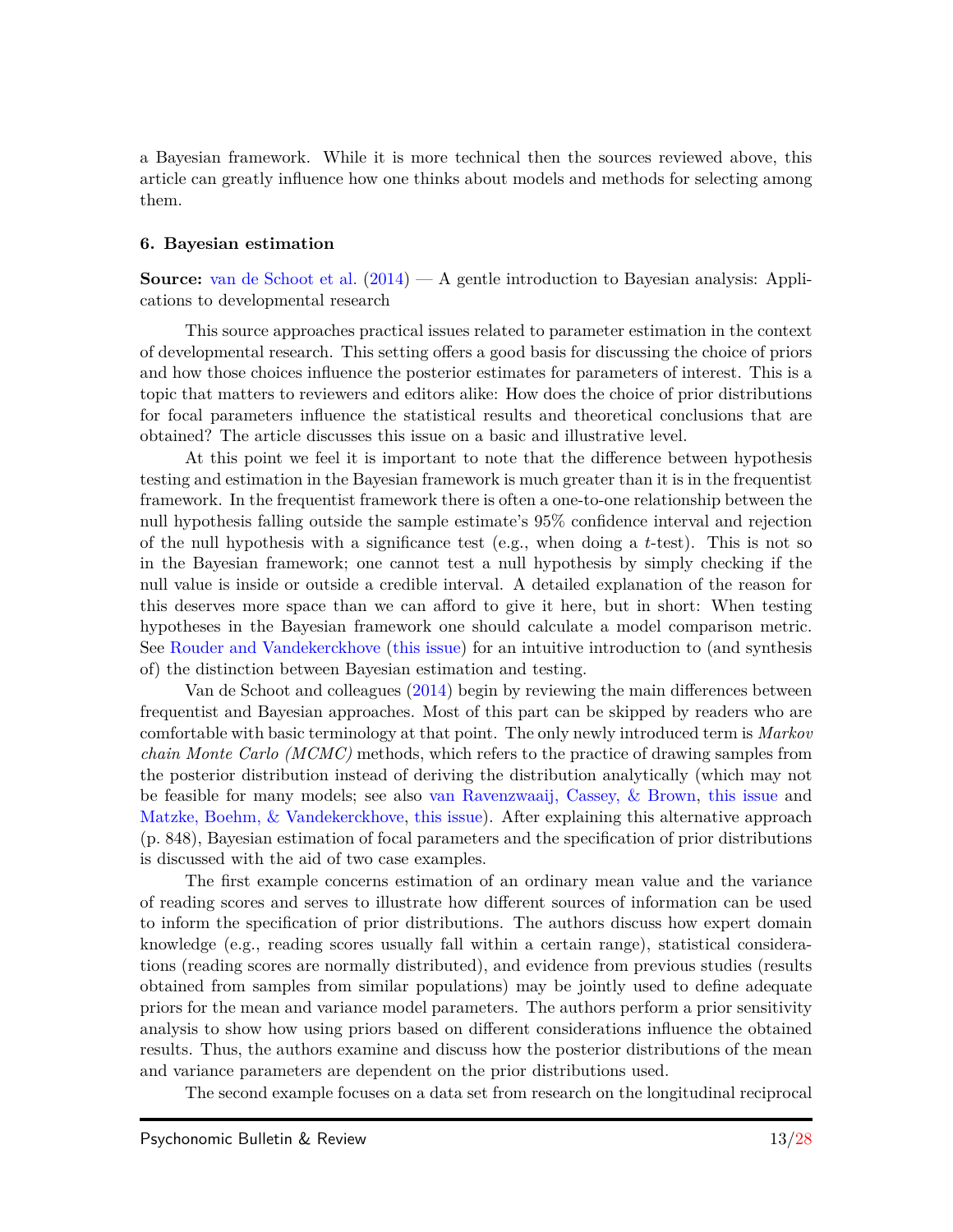associations between personality and relationships. The authors summarize a series of previous studies and discuss how results from these studies may or may not inform prior specifications for the latest obtained data set. Ultimately, strong theoretical considerations are needed to decide whether data sets that were gathered using slightly different age groups can be used to inform inferences about one another.

The authors fit a model with data across two time points and use it to discuss how convergence of the MCMC estimator can be supported and checked. They then evaluate overall model fit via a posterior predictive check. In this type of model check, data simulated from the specified model are compared to the observed data. If the model is making appropriate predictions, the simulated data and the observed data should appear similar. The article concludes with a brief outline of guidelines for reporting Bayesian analyses and results in a manuscript. Here, the authors emphasize the importance of the specification of prior distributions and of convergence checks (if MCMC sampling is used) and briefly outline how both might be reported. Finally, the authors discuss the use of default priors and various options for conducting Bayesian analyses with common software packages (such as Mplus and WinBUGS).

The examples in the article illustrate different considerations that should be taken into account for choosing prior specifications, the consequences they can have on the obtained results, and how to check whether and how the choice of priors influenced the resulting inferences.

#### **7. Prior elicitation**

#### **Source:** [Lee and Vanpaemel](#page-19-8) [\(this issue\)](#page-19-8) — Determining priors for cognitive models

Statistics does not operate in a vacuum, and often prior knowledge is available that can inform one's inferences. In contrast to classical statistics, Bayesian statistics allows one to formalize and use this prior knowledge for analysis. The paper by [Lee and Vanpaemel](#page-19-8) [\(this issue\)](#page-19-8) fills an important gap in the literature: What possibilities are there to formalize and uncover prior knowledge?

The authors start by noting a fundamental point: Cognitive modeling is an extension of general purpose statistical modeling (e.g., linear regression). Cognitive models are designed to instantiate theory, and thus may need to use richer information and assumptions than general purpose models (see also [Franke,](#page-18-11) [2016\)](#page-18-11). A consequence of this is that the prior distribution, just like the likelihood, should be seen as an integral part of the model. As [Jaynes](#page-18-12) [\(2003\)](#page-18-12) put it: "If one fails to specify the prior information, a problem of inference is just as ill-posed as if one had failed to specify the data" (p. 373).

What information can we use to specify a prior distribution? Because the parameters in such a cognitive model usually have a direct psychological interpretation, theory may be used to constrain parameter values. For example, a parameter interpreted as a probability of correctly recalling a word must be between 0 and 1. To make this point clear, the authors discuss three cognitive models and show how the parameters instantiate relevant information about psychological processes. Lee and Vanpaemel also discuss cases in which all of the theoretical content is carried by the prior, while the likelihood does not make any strong assumptions. They also discuss the principle of *transformation invariance*, that is, prior distributions for parameters should be invariant to the scale they are measured on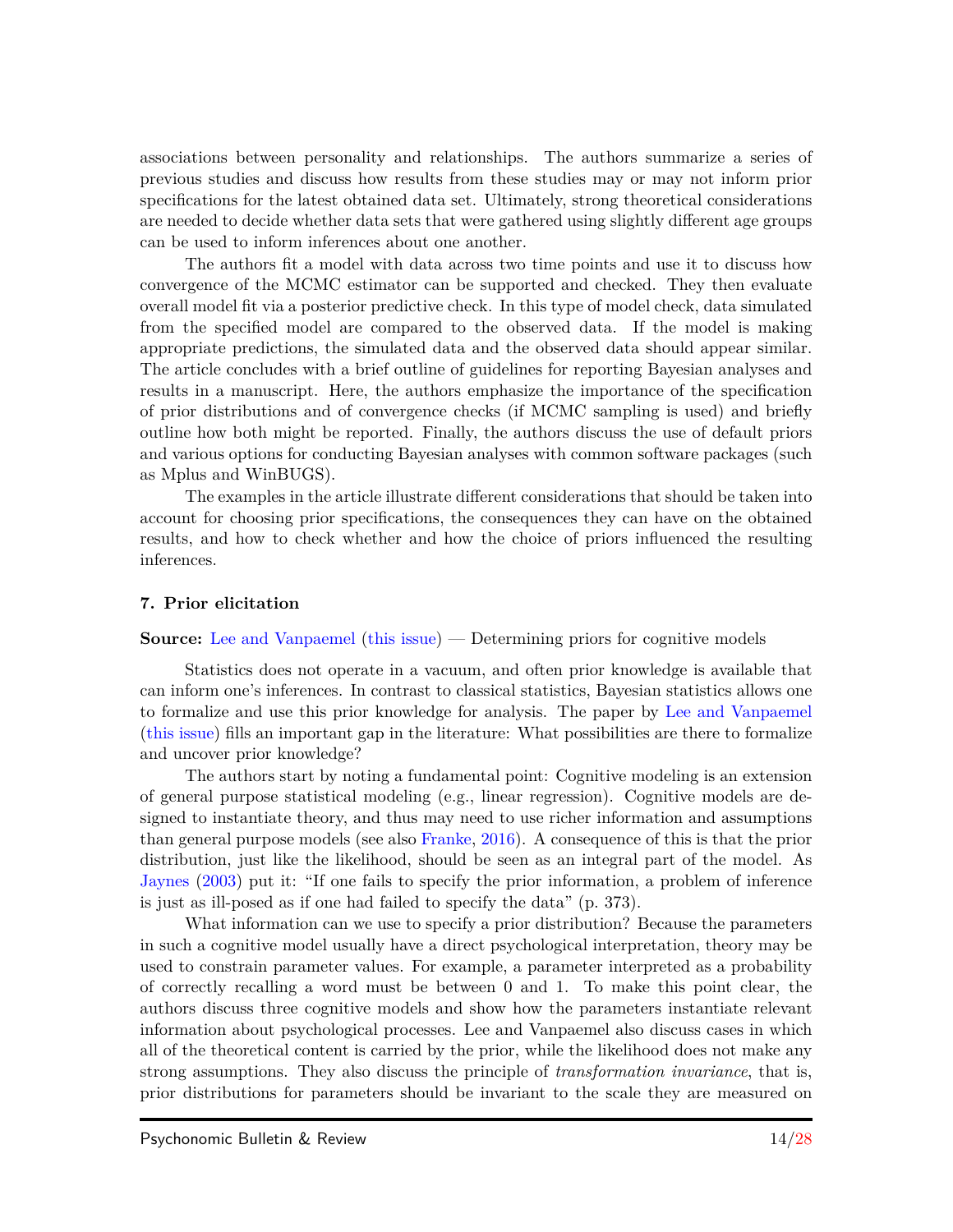(e.g., measuring reaction time using seconds versus milliseconds).

Lee and Vanpaemel also discuss specific methods of prior specification. These include the maximum entropy principle, the prior predictive distribution, and hierarchical modeling. The prior predictive distribution is the model-implied distribution of the data, weighted with respect to the prior. Recently, iterated learning methods have been employed to uncover an implicit prior held by a group of participants. These methods can also be used to elicit information that is subsequently formalized as a prior distribution. (For a more in-depth discussion of hierarchical cognitive modeling, see [Lee,](#page-19-9) [2008,](#page-19-9) discussed below.)

In sum, the paper gives an excellent overview of why and how one can specify prior distributions for cognitive models. Importantly, priors allow us to integrate domain-specific knowledge, and thus build stronger theories [\(Platt,](#page-20-10) [1964;](#page-20-10) [Vanpaemel,](#page-21-10) [2010\)](#page-21-10). For more information on specifying prior distributions for data-analytic statistical models rather than cognitive models see [Rouder, Morey, Verhagen, Swagman, and Wagenmakers](#page-20-11) [\(in press\)](#page-20-11) and [Rouder, Engelhardt, McCabe, and Morey](#page-20-12) [\(2016\)](#page-20-12).

#### **8. Bayesian cognitive modeling**

**Source:** [Lee](#page-19-9)  $(2008)$  — Three case studies in the Bayesian analysis of cognitive models

Our final source [\(Lee,](#page-19-9) [2008\)](#page-19-9) further discusses cognitive modeling, a more tailored approach within Bayesian methods. Often in psychology, a researcher will not only expect to observe a particular effect, but will also propose a verbal theory of the cognitive process underlying the expected effect. Cognitive models are used to formalize and test such verbal theories in a precise, quantitative way. For instance, in a cognitive model, psychological constructs, such as attention and bias, are expressed as model parameters. The proposed psychological process is expressed as dependencies among parameters and observed data (the "structure" of the model).

In peer-reviewed work, Bayesian cognitive models are often presented in visual form as a graphical model. Model parameters are designated by nodes, where the shape, shading, and style of border of each node reflect various parameter characteristics. Dependencies among parameters are depicted as arrows connecting the nodes. Lee gives an exceptionally clear and concise description of how to read graphical models in his discussion of multidimensional scaling [\(Lee,](#page-19-9) [2008,](#page-19-9) p. 2).

After a model is constructed, the observed data are used to update the priors and generate a set of posterior distributions. Because cognitive models are typically complex, posterior distributions are almost always obtained through sampling methods (i.e., MCMC; see [van Ravenzwaaij et al.,](#page-21-9) [this issue\)](#page-21-9), rather than through direct, often intractable, analytic calculations.

Lee demonstrates the construction and use of cognitive models through three case studies. Specifically, he shows how three popular process models may be implemented in a Bayesian framework. In each case, he begins by explaining the theoretical basis of each model, then demonstrates how the verbal theory may be translated into a full set of prior distributions and likelihoods. Finally, Lee discusses how results from each model may be interpreted and used for inference.

Each case example showcases a unique advantage of implementing cognitive models in a Bayesian framework (see also [Bartlema, Voorspoels, Rutten, Tuerlinckx, & Vanpaemel,](#page-17-9)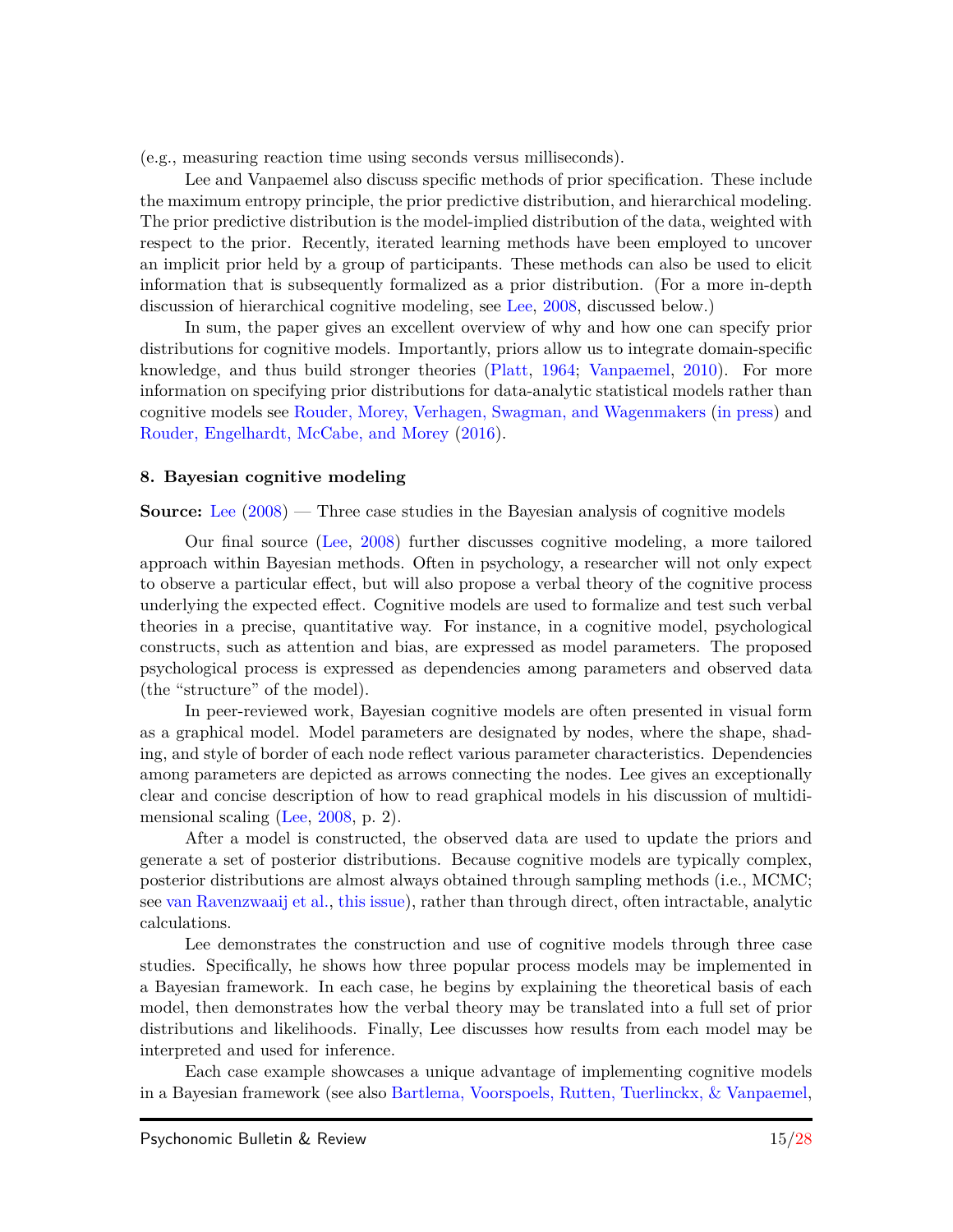[this issue\)](#page-17-9). For example, in his discussion of signal detection theory, Lee highlights how Bayesian methods are able to account for individual differences easily (see also [Rouder &](#page-20-13) [Lu,](#page-20-13) [2005,](#page-20-13) in the *Further reading* appendix). Throughout, Lee emphasizes that Bayesian cognitive models are useful because they allow the researcher to reach new theoretical conclusions that would be difficult to obtain with non-Bayesian methods. Overall, this source not only provides an approachable introduction to Bayesian cognitive models, but also provides an excellent example of good reporting practices for research that employs Bayesian cognitive models.

#### **Conclusion**

By focusing on interpretation, rather than implementation, we have sought to provide a more accessible introduction to the core concepts and principles of Bayesian analysis than may be found in introductions with a more applied focus. Ideally, readers who have read through all eight of our highlighted sources, and perhaps some of the supplementary reading, may now feel comfortable with the fundamental ideas in Bayesian data analysis, from basic principles [\(Kruschke,](#page-19-2) [2015;](#page-19-2) [Lindley,](#page-19-3) [1993\)](#page-19-3) to prior distribution selection [\(Lee & Vanpaemel,](#page-19-8) [this issue\)](#page-19-8), and with the interpretation of a variety of analyses, including Bayesian analogs of classical statistical tests (e.g., *t*-tests; [Rouder et al.,](#page-20-0) [2009\)](#page-20-0), estimation in a Bayesian framework [\(van de Schoot et al.,](#page-21-7) [2014\)](#page-21-7), Bayes factors and other methods for hypothesis testing [\(Dienes,](#page-17-0) [2011;](#page-17-0) [Vandekerckhove et al.,](#page-21-6) [2015\)](#page-21-6), and Bayesian cognitive models [\(Lee,](#page-19-9) [2008\)](#page-19-9).

Reviewers and editors unfamiliar with Bayesian methods may initially feel hesitant to evaluate empirical articles in which such methods are applied [\(Wagenmakers, Love, et al.,](#page-21-5) [this issue\)](#page-21-5). Ideally, the present article should help ameliorate this apprehension by offering an accessible introduction to Bayesian methods that is focused on interpretation rather than application. Thus, we hope to help minimize the amount of reviewer reticence caused by authors' choice of statistical framework.

Our overview was not aimed at comparing the advantages and disadvantages of Bayesian and classical methods. However, some conceptual conveniences and analytic strategies that are only possible or valid in the Bayesian framework will have become evident. For example, Bayesian methods allow for the easy implementation of hierarchical models for complex data structures [\(Lee,](#page-19-9) [2008\)](#page-19-9), they allow multiple comparisons and flexible sampling rules during data collection without correction of inferential statistics [\(Dienes,](#page-17-0) [2011;](#page-17-0) see also [Schönbrodt, Wagenmakers, Zehetleitner, & Perugini,](#page-20-14) [2015,](#page-20-14) as listed in our *Further reading* appendix, and also [Schönbrodt & Wagenmakers,](#page-20-15) [this issue\)](#page-20-15), and they allow inferences that many researchers in psychology are interested in but are not able to answer with classical statistics such as providing support for a null hypothesis (for a discussion, see [Wagenmakers,](#page-21-1) [2007\)](#page-21-1). Thus, the inclusion of more research that uses Bayesian methods in the psychological literature should be to the benefit of the entire field [\(Etz & Vandekerck](#page-18-6)[hove,](#page-18-6) [2016\)](#page-18-6). In this article, we have provided an overview of sources that should allow a novice to understand how Bayesian statistics allows for these benefits, even without prior knowledge of Bayesian methods.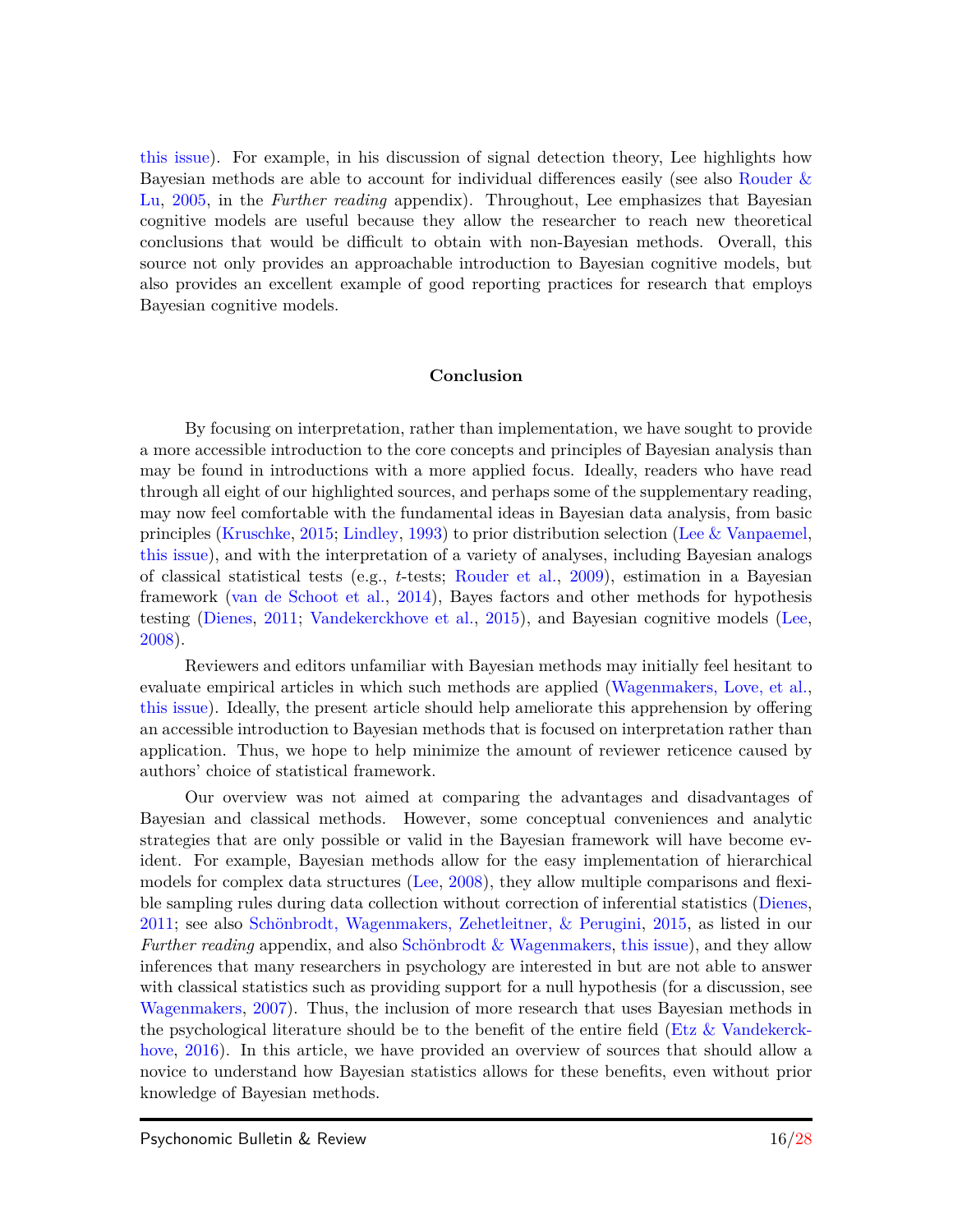#### **Acknowledgments**

The authors would like to thank Jeff Rouder, E.-J. Wagenmakers, and Joachim Vandekerckhove for their helpful comments. AE and BB were supported by grant #1534472 from NSF's Methods, Measurements, and Statistics panel. AE was further supported by the National Science Foundation Graduate Research Fellowship Program (#DGE1321846).

#### References

- <span id="page-17-8"></span>Aho, K., Derryberry, D., & Peterson, T. (2014). Model selection for ecologists: the worldviews of aic and bic. *Ecology*, *95* (3), 631–636. Retrieved from [http://tinyurl.com/](http://tinyurl.com/aho2014) [aho2014](http://tinyurl.com/aho2014) doi: dx.doi.org/10.1890/13-1452.1
- <span id="page-17-9"></span>Bartlema, A., Voorspoels, W., Rutten, F., Tuerlinckx, F., & Vanpaemel, W. (this issue). Sensitivity to the prototype in children with high-functioning autism spectrum disorder: An example of Bayesian cognitive psychometrics. *Psychonomic Bulletin and Review*.
- <span id="page-17-5"></span>Berger, J. O. (2006). The case for objective Bayesian analysis. *Bayesian analysis*, *1* (3), 385–402. Retrieved from <http://projecteuclid.org/euclid.ba/1340371035> doi: 10.1214/06-BA115
- <span id="page-17-11"></span>Berger, J. O., & Berry, D. A. (1988). Statistical analysis and the illusion of objectivity. *American Scientist*, *76* (2), 159–165. Retrieved from [http://www.jstor.org/stable/](http://www.jstor.org/stable/27855070) [27855070](http://www.jstor.org/stable/27855070)
- <span id="page-17-12"></span>Berger, J. O., & Delampady, M. (1987). Testing precise hypotheses. *Statistical Science*, 317–335. Retrieved from <https://projecteuclid.org/euclid.ss/1177013238>
- <span id="page-17-2"></span>Cornfield, J. (1966). Sequential trials, sequential analysis, and the likelihood principle. *The American Statistician*, *20* , 18–23. Retrieved from [http://www.jstor.org/stable/](http://www.jstor.org/stable/2682711) [2682711](http://www.jstor.org/stable/2682711)
- <span id="page-17-7"></span>Cumming, G. (2014). The new statistics why and how. *Psychological Science*, *25* (1), 7–29. Retrieved from <http://pss.sagepub.com/content/25/1/7> doi: 10.1177/ 0956797613504966
- <span id="page-17-6"></span>DeGroot, M. H. (1982). Lindley's paradox: Comment. *Journal of the American Statistical Association*, 336–339. Retrieved from <http://www.jstor.org/stable/2287246>
- <span id="page-17-10"></span>Dienes, Z. (2008). *Understanding psychology as a science: An introduction to scientific and statistical inference*. Palgrave Macmillan.
- <span id="page-17-0"></span>Dienes, Z. (2011). Bayesian versus orthodox statistics: Which side are you on? *Perspectives on Psychological Science*, *6* (3), 274–290. Retrieved from [http://tinyurl.com/](http://tinyurl.com/dienes2011) [dienes2011](http://tinyurl.com/dienes2011)
- <span id="page-17-3"></span>Dienes, Z. (2014). Using Bayes to get the most out of non-significant results. *Frontiers in Psychology*, *5* . Retrieved from [http://journal.frontiersin.org/article/10](http://journal.frontiersin.org/article/10.3389/fpsyg.2014.00781/full) [.3389/fpsyg.2014.00781/full](http://journal.frontiersin.org/article/10.3389/fpsyg.2014.00781/full)
- <span id="page-17-1"></span>Dienes, Z., & McLatchie, N. (this issue). Four reasons to prefer Bayesian over orthodox statistical analyses. *Psychonomic Bulletin and Review*.
- <span id="page-17-4"></span>Dienes, Z., & Overgaard, M. (2015). How Bayesian statistics are needed to determine whether mental states are unconscious. *Behavioural methods in consciousness research*, 199–220. Retrieved from <http://tinyurl.com/dienes2015>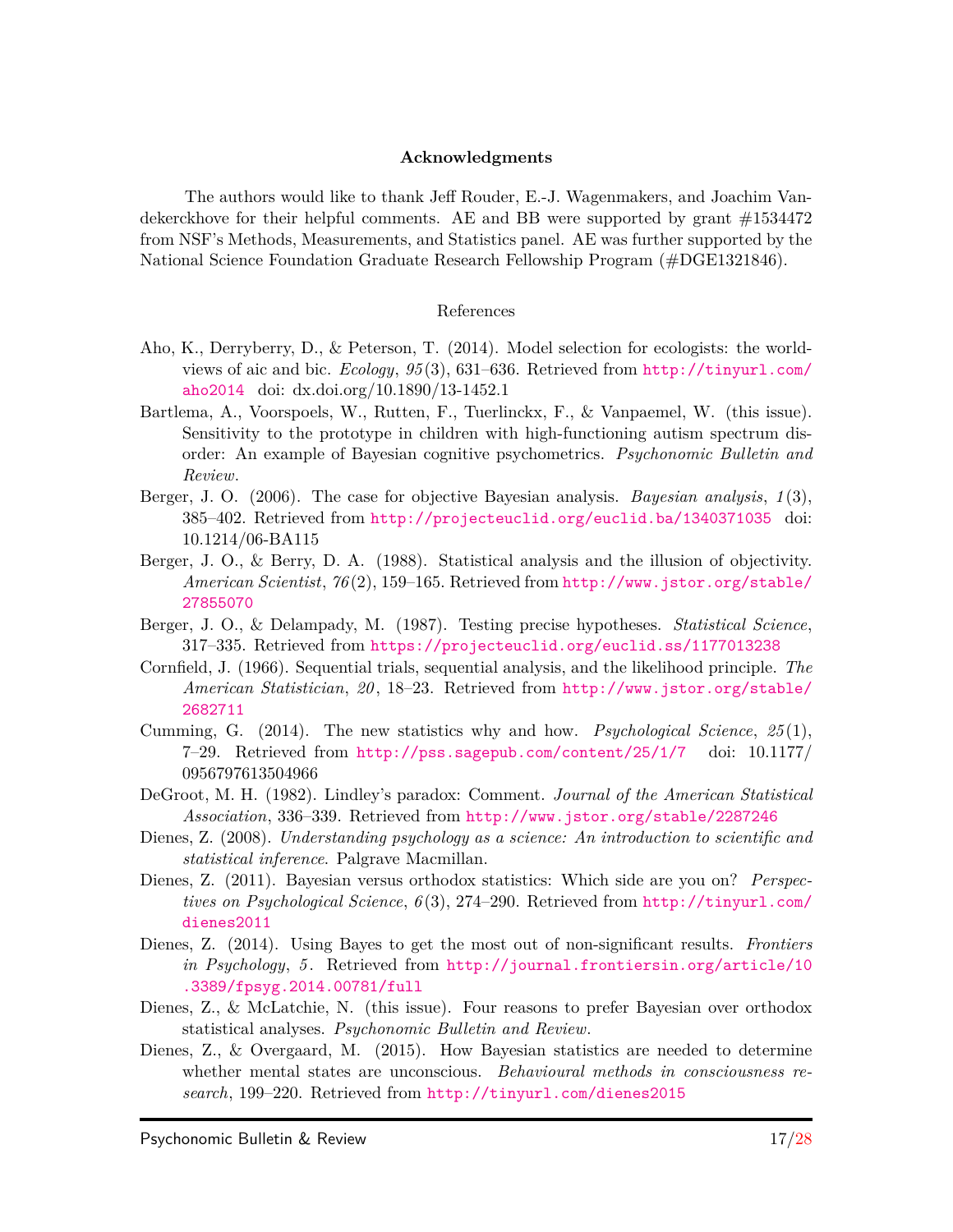- <span id="page-18-15"></span>Edwards, W., Lindman, H., & Savage, L. J. (1963). Bayesian statistical inference for psychology research. *Psychological Review*, *70* (3), 193–242. Retrieved from [http://](http://tinyurl.com/edwards1963) [tinyurl.com/edwards1963](http://tinyurl.com/edwards1963)
- <span id="page-18-6"></span>Etz, A., & Vandekerckhove, J. (2016). *PLOS ONE*, *11* , e0149794. Retrieved from [http://dx.doi.org/10.1371%2Fjournal](http://dx.doi.org/10.1371%2Fjournal.pone.0149794) [.pone.0149794](http://dx.doi.org/10.1371%2Fjournal.pone.0149794) doi: 10.1371/journal.pone.0149794
- <span id="page-18-1"></span>Etz, A., & Vandekerckhove, J. (this issue). Introduction to Bayesian inference for psychology. *Psychonomic Bulletin and Review*.
- <span id="page-18-17"></span>Etz, A., & Wagenmakers, E.-J. (in press). J. B. S. Haldane's contribution to the Bayes factor hypothesis test. *Statistical Science*.
- <span id="page-18-11"></span>Franke, M. (2016). Task types, link functions & probabilistic modeling in experimental pragmatics. In F. Salfner & U. Sauerland (Eds.), *Preproceedings of 'trends in experimental pragmatics'* (pp. 56–63).
- <span id="page-18-5"></span>Gallistel, C. (2009). The importance of proving the null. *Psychological review*, *116* (2), 439. Retrieved from <http://tinyurl.com/gallistel>
- <span id="page-18-0"></span>Gelman, A., Carlin, J. B., Stern, H. S., Dunson, D., Vehtari, A., & Rubin, D. B. (2013). *Bayesian data analysis* (Vol. 3). Chapman & Hall/CRC.
- <span id="page-18-3"></span>Gelman, A., & Loken, E. (2014). The statistical crisis in science. *American Scientist*, *102* (6), 460. Retrieved from <http://tinyurl.com/gelman2014>
- <span id="page-18-8"></span>Gelman, A., & Shalizi, C. R. (2013). Philosophy and the practice of Bayesian statistics. *British Journal of Mathematical and Statistical Psychology*, *66* (1), 8–38. Retrieved from <http://tinyurl.com/gelman2013> doi: 10.1111/j.2044-8317.2011.02037.x
- <span id="page-18-16"></span>Gigerenzer, G. (2004). Mindless statistics. *The Journal of Socio-Economics*, *33* (5), 587– 606. Retrieved from <http://tinyurl.com/gigerenzer2004> doi: 10.1016/j.socec .2004.09.033
- <span id="page-18-7"></span>Goldstein, M., et al. (2006). Subjective Bayesian analysis: Principles and practice. *Bayesian Analysis*, *1* (3), 403–420. Retrieved from [http://projecteuclid.org/euclid.ba/](http://projecteuclid.org/euclid.ba/1340371036) [1340371036](http://projecteuclid.org/euclid.ba/1340371036) doi: 10.1214/06-BA116
- <span id="page-18-9"></span>Gronau, Q. F., Sarafoglou, A., Matzke, D., Ly, A., Boehm, U., Marsman, M., . . . Steingroever, H. (2017). A tutorial on bridge sampling. *arXiv preprint arXiv:1703.05984* .
- <span id="page-18-10"></span>Hoijtink, H., Klugkist, I., & Boelen, P. (2008). *Bayesian evaluation of informative hypotheses*. Springer Science & Business Media.
- <span id="page-18-14"></span>Jaynes, E. T. (1986). Bayesian methods: General background. In J. H. Justice (Ed.), *Maximum entropy and bayesian methods in applied statistics* (pp. 1–25). Cambridge University Press. Retrieved from <http://tinyurl.com/jaynes1986>
- <span id="page-18-12"></span>Jaynes, E. T. (2003). *Probability theory: The logic of science*. Cambridge university press.
- <span id="page-18-18"></span>Jeffreys, H. (1936). Xxviii. on some criticisms of the theory of probability. *The London, Edinburgh, and Dublin Philosophical Magazine and Journal of Science*, *22* (146), 337–359. Retrieved from [http://www.tandfonline.com/doi/pdf/10](http://www.tandfonline.com/doi/pdf/10.1080/14786443608561691) [.1080/14786443608561691](http://www.tandfonline.com/doi/pdf/10.1080/14786443608561691) doi: 10.1080/14786443608561691
- <span id="page-18-4"></span>Jeffreys, H. (1961). *Theory of probability* (3rd ed.). Oxford, UK: Oxford University Press.
- <span id="page-18-13"></span>Kaplan, D., & Depaoli, S. (2012). Bayesian structural equation modeling. In R. Hoyle (Ed.), *Handbook of structural equation modeling* (pp. 650–673). Guilford New York, NY. Retrieved from <http://tinyurl.com/kaplan2012>
- <span id="page-18-2"></span>Kass, R. E., & Raftery, A. E. (1995). Bayes factors. *Journal of the American Statistical*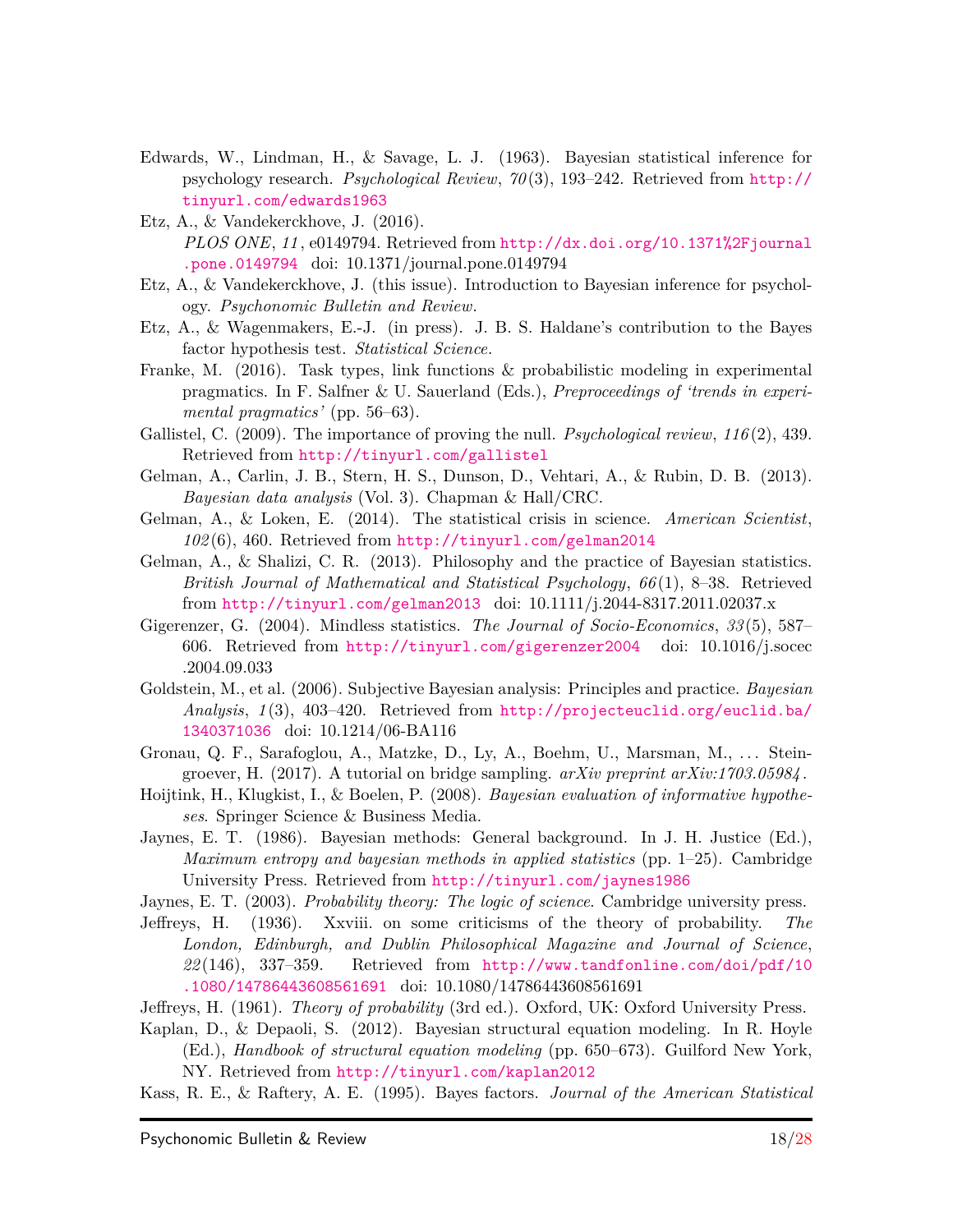*Association*, *90* , 773–795. Retrieved from <http://tinyurl.com/KassRaftery>

- <span id="page-19-2"></span>Kruschke, J. K. (2015). *Doing Bayesian data analysis: A tutorial with R, JAGS, and Stan*. Academic Press. Retrieved from <http://tinyurl.com/kruschke2015>
- <span id="page-19-4"></span>Kruschke, J. K., & Liddell, T. (this issue). Bayesian data analysis for newcomers. *Psychonomic Bulletin and Review*.
- <span id="page-19-9"></span>Lee, M. D. (2008). Three case studies in the Bayesian analysis of cognitive models. *Psychonomic Bulletin and Review*, *15* (1), 1–15. Retrieved from [http://tinyurl.com/](http://tinyurl.com/lee2008cognitive) [lee2008cognitive](http://tinyurl.com/lee2008cognitive)
- <span id="page-19-8"></span>Lee, M. D., & Vanpaemel, W. (this issue). Determining priors for cognitive models. *Psychonomic Bulletin & Review*. Retrieved from [https://webfiles.uci.edu/mdlee/](https://webfiles.uci.edu/mdlee/LeeVanpaemel2016.pdf) [LeeVanpaemel2016.pdf](https://webfiles.uci.edu/mdlee/LeeVanpaemel2016.pdf)
- <span id="page-19-1"></span>Lee, M. D., & Wagenmakers, E. J. (2014). *Bayesian cognitive modeling: A practical course*. Cambridge University Press.
- <span id="page-19-10"></span>Lehmann, E. (1993). The fisher, neyman-pearson theories of testing hypotheses: One theory or two? *Journal of the American Statistical Association*, *88* (424), 1242–1249.
- <span id="page-19-5"></span>Lindley, D. V. (1972). *Bayesian statistics, a review*. Philadelphia (PA): SIAM.
- <span id="page-19-3"></span>Lindley, D. V. (1993). The analysis of experimental data: The appreciation of tea and wine. *Teaching Statistics*, *15* (1), 22–25. Retrieved from <http://tinyurl.com/lindley1993> doi: 10.1111/j.1467-9639.1993.tb00252.x
- <span id="page-19-16"></span>Lindley, D. V. (2000). The philosophy of statistics. The Statistician, 49(3), 293–337. Retrieved from <http://tinyurl.com/lindley2000>
- <span id="page-19-18"></span>Lindley, D. V. (2006). *Understanding uncertainty*. John Wiley & Sons.
- <span id="page-19-17"></span>Love, J., Selker, R., Marsman, M., Jamil, T., Dropmann, D., Verhagen, J., . . . Wagenmakers, E.-J. (2015). JASP (version 0.7.1.12). *Computer Software*.
- <span id="page-19-6"></span>Ly, A., Verhagen, A. J., & Wagenmakers, E.-J. (2016). Harold Jeffreys's default Bayes factor hypothesis tests: Explanation, extension, and application in psychology. *Journal of Mathematical Psychology*, *72* , 19–32. Retrieved from <http://tinyurl.com/zyvgp9y>
- <span id="page-19-15"></span>Matzke, D., Boehm, U., & Vandekerckhove, J. (this issue). Bayesian inference for psychology, Part III: Parameter estimation in nonstandard models. *Psychonomic Bulletin and Review*.
- <span id="page-19-12"></span>Mayer, J., Khairy, K., & Howard, J. (2010). Drawing an elephant with four complex parameters. *American Journal of Physics*, *78* (6), 648–649. Retrieved from [http://](http://tinyurl.com/gtz9w3q) [tinyurl.com/gtz9w3q](http://tinyurl.com/gtz9w3q)
- <span id="page-19-11"></span>McElreath, R. (2016). *Statistical rethinking: A Bayesian course with examples in R and Stan* (Vol. 122). CRC Press.
- <span id="page-19-14"></span>Meng, X.-L., & Wong, W. H. (1996). Simulating ratios of normalizing constants via a simple identity: a theoretical exploration. *Statistica Sinica*, 831–860.
- <span id="page-19-7"></span>Morey, R. D., Romeijn, J.-W., & Rouder, J. N. (2016). The philosophy of Bayes factors and the quantification of statistical evidence. *Journal of Mathematical Psychology*. Retrieved from <http://tinyurl.com/BFphilo>
- <span id="page-19-13"></span>Myung, I. J., & Pitt, M. A. (1997). Applying Occam's razor in modeling cognition: A Bayesian approach. *Psychonomic Bulletin & Review*, *4* (1), 79–95. Retrieved from <http://tinyurl.com/myung1997> doi: 10.3758/BF03210778
- <span id="page-19-0"></span>Nickerson, R. S. (2000). Null hypothesis significance testing: a review of an old and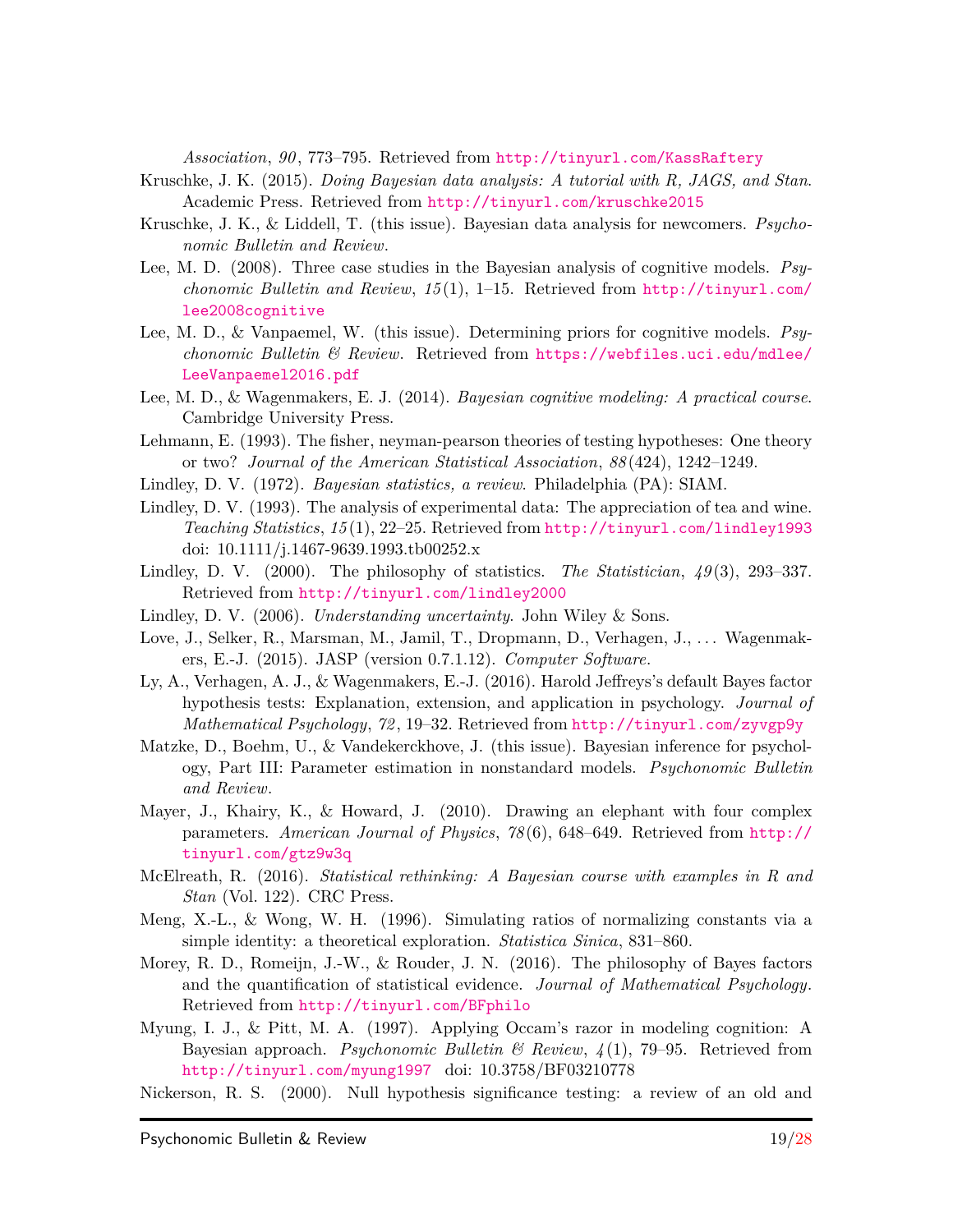continuing controversy. *Psychological methods*, *5* (2), 241. Retrieved from [http://](http://tinyurl.com/nickerson2000) [tinyurl.com/nickerson2000](http://tinyurl.com/nickerson2000) doi: 10.1037//1082-989X.S.2.241

- <span id="page-20-16"></span>Open Science Collaboration. (2015). Estimating the reproducibility of psychological science. *Science*, *349* (6251), aac4716. doi: 10.1126/science.aac4716
- <span id="page-20-1"></span>Orwell, G. (1946). A nice cup of tea. *Evening Standard, January*.
- <span id="page-20-10"></span>Platt, J. R. (1964). Strong inference. *Science*, *146* (3642), 347–353.
- <span id="page-20-7"></span>Robert, C. P. (2014). On the Jeffreys-Lindley paradox. *Philosophy of Science*, *81* (2), 216–232. Retrieved from <http://www.jstor.org/stable/10.1086/675729>
- <span id="page-20-2"></span>Rouder, J. N. (2014). Optional stopping: No problem for Bayesians. *Psychonomic Bulletin & Review*, *21* (2), 301–308. Retrieved from <http://tinyurl.com/rouder2014> doi: 10.3758/s13423-014-0595-4
- <span id="page-20-12"></span>Rouder, J. N., Engelhardt, C. R., McCabe, S., & Morey, R. D. (2016). Model comparison in anova. *Psychonomic Bulletin & Review*, *23* , 1779-1786.
- <span id="page-20-13"></span>Rouder, J. N., & Lu, J. (2005). An introduction to Bayesian hierarchical models with an application in the theory of signal detection. *Psychonomic Bulletin & Review*,  $12(4)$ , 573–604. Retrieved from <http://tinyurl.com/rouder2005>
- <span id="page-20-4"></span>Rouder, J. N., & Morey, R. D. (2012). Default Bayes factors for model selection in regression. *Multivariate Behavioral Research*, *47* (6), 877–903. Retrieved from [http://tinyurl](http://tinyurl.com/rouder2012regression) [.com/rouder2012regression](http://tinyurl.com/rouder2012regression) doi: 10.1080/00273171.2012.734737
- <span id="page-20-5"></span>Rouder, J. N., Morey, R. D., Speckman, P. L., & Province, J. M. (2012). Default Bayes factors for ANOVA designs. *Journal of Mathematical Psychology*, *56* (5), 356–374. Retrieved from <http://tinyurl.com/rouder2012an>
- <span id="page-20-8"></span>Rouder, J. N., Morey, R. D., Verhagen, J., Province, J. M., & Wagenmakers, E.-J. (2016). Is there a free lunch in inference? *Topics in Cognitive Science*, *8* , 520-547. Retrieved from <http://tinyurl.com/jjubz9y>
- <span id="page-20-11"></span>Rouder, J. N., Morey, R. D., Verhagen, J., Swagman, A. R., & Wagenmakers, E.-J. (in press). Bayesian analysis of factorial designs. *Psychological Methods*. Retrieved from <http://tinyurl.com/zh4bkt8>
- <span id="page-20-6"></span>Rouder, J. N., Morey, R. D., & Wagenmakers, E.-J. (2016). The interplay between subjectivity, statistical practice, and psychological science. *Collabra*, *2* (1). Retrieved from <http://www.collabra.org/article/10.1525/collabra.28/>
- <span id="page-20-0"></span>Rouder, J. N., Speckman, P. L., Sun, D., Morey, R. D., & Iverson, G. (2009). Bayesian *t*-tests for accepting and rejecting the null hypothesis. *Psychonomic Bulletin and Review*, *16* (2), 225–237. Retrieved from <http://tinyurl.com/rouder2009> doi: 10.3758/PBR.16.2.225
- <span id="page-20-9"></span>Rouder, J. N., & Vandekerckhove, J. (this issue). Bayesian inference for psychology, Part IV: Parameter estimation and Bayes factors. *Psychonomic Bulletin and Review*.
- <span id="page-20-17"></span>Royall, R. (1997). *Statistical evidence: A likelihood paradigm* (Vol. 77). CRC press.
- <span id="page-20-3"></span>Royall, R. (2004). The likelihood paradigm for statistical inference. In M. L. Taper  $\&$ S. R. Lele (Eds.), *The nature of scientific evidence: Statistical, philosophical and empirical considerations* (pp. 119–152). The University of Chicago Press. Retrieved from <http://tinyurl.com/royall2004>
- <span id="page-20-15"></span>Schönbrodt, F. D., & Wagenmakers, E.-J. (this issue). Bayes factor design analysis: Planning for compelling evidence. *Psychonomic Bulletin and Review*.
- <span id="page-20-14"></span>Schönbrodt, F. D., Wagenmakers, E.-J., Zehetleitner, M., & Perugini, M. (2015). Sequential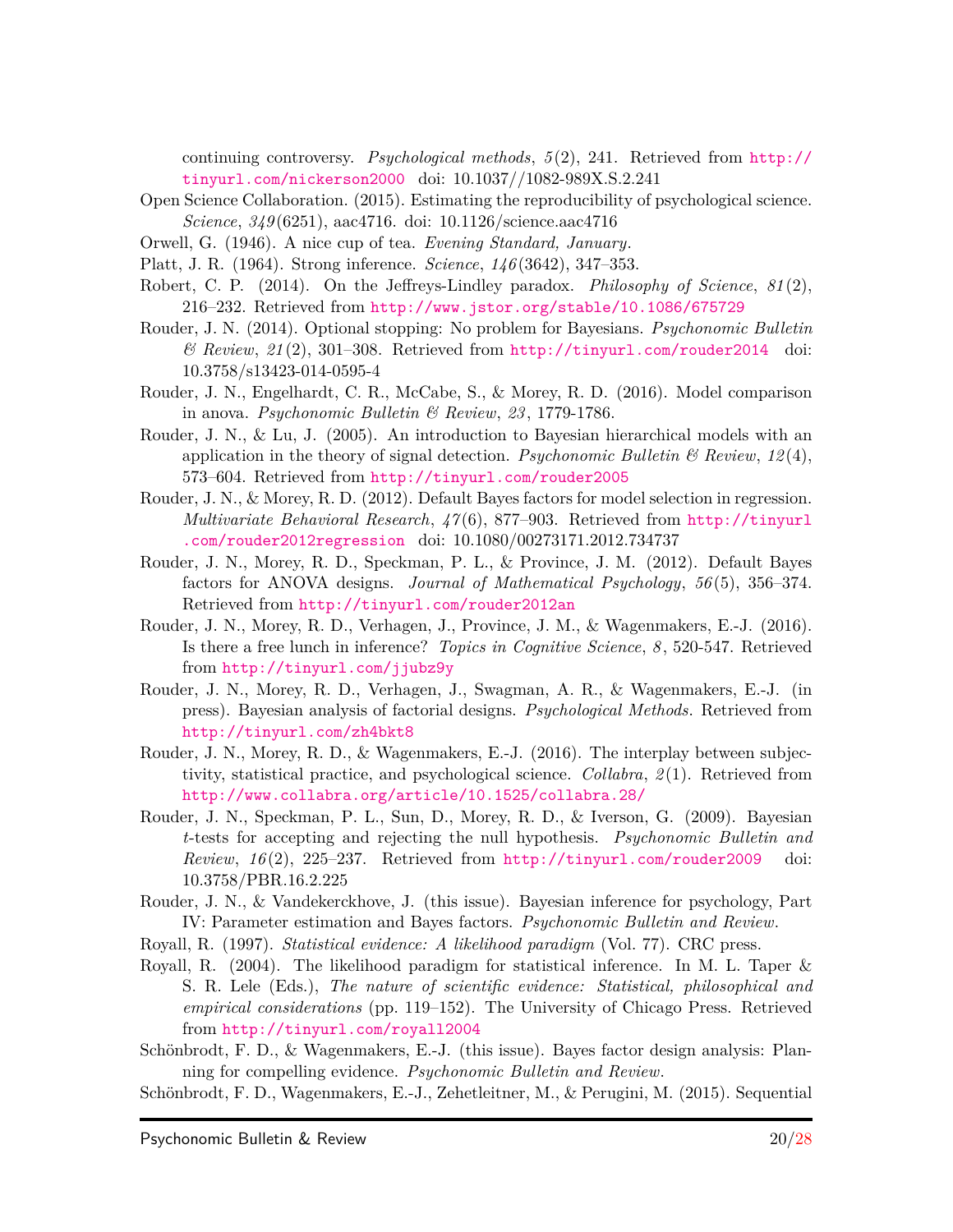hypothesis testing with Bayes factors: Efficiently testing mean differences. *Psychological Methods*. Retrieved from [http://papers.ssrn.com/sol3/papers.cfm?abstract](http://papers.ssrn.com/sol3/papers.cfm?abstract_id=2604513) [\\_id=2604513](http://papers.ssrn.com/sol3/papers.cfm?abstract_id=2604513) doi: 10.1037/met0000061

- <span id="page-21-3"></span>Senn, S. (2013). Invalid inversion. *Significance*,  $10(2)$ , 40-42. Retrieved from [http://](http://onlinelibrary.wiley.com/doi/10.1111/j.1740-9713.2013.00652.x/full) [onlinelibrary.wiley.com/doi/10.1111/j.1740-9713.2013.00652.x/full](http://onlinelibrary.wiley.com/doi/10.1111/j.1740-9713.2013.00652.x/full)
- <span id="page-21-11"></span>Sorensen, T., Hohenstein, S., & Vasishth, S. (2016). Bayesian linear mixed models using Stan: A tutorial for psychologists, linguists, and cognitive scientists. *The Quantitative Methods for Psychology*(3). Retrieved from [http://www.tqmp.org/](http://www.tqmp.org/RegularArticles/vol12-3/p175/p175.pdf) [RegularArticles/vol12-3/p175/p175.pdf](http://www.tqmp.org/RegularArticles/vol12-3/p175/p175.pdf) doi: 10.20982/tqmp.12.3.p175
- <span id="page-21-13"></span>Stone, J. V. (2013). *Bayes' rule: A tutorial introduction to Bayesian analysis*. Sebtel Press.
- <span id="page-21-2"></span>Trafimow, D., & Marks, M. (2015). Editorial. *Basic and Applied Social Psychology*, *37* (1), 1-2. Retrieved from <http://dx.doi.org/10.1080/01973533.2015.1012991>
- <span id="page-21-9"></span>van Ravenzwaaij, D., Cassey, P., & Brown, S. (this issue). A simple introduction to Markov chain Monte-Carlo sampling. *Psychonomic Bulletin and Review*.
- <span id="page-21-6"></span>Vandekerckhove, J., Matzke, D., & Wagenmakers, E.-J. (2015). Model comparison and the principle of parsimony. In J. Busemeyer, J. Townsend, Z. J. Wang, & A. Eidels (Eds.), *Oxford Handbook of Computational and Mathematical Psychology* (pp. 300–317). Oxford University Press. Retrieved from <http://tinyurl.com/vandekerckhove2015>
- <span id="page-21-7"></span>van de Schoot, R., Kaplan, D., Denissen, J., Asendorpf, J. B., Neyer, F. J., & Aken, M. A. (2014). A gentle introduction to bayesian analysis: Applications to developmental research. *Child Development*, *85* (3), 842–860. Retrieved from [http://tinyurl.com/](http://tinyurl.com/vandeschoot) [vandeschoot](http://tinyurl.com/vandeschoot)
- <span id="page-21-0"></span>Van de Schoot, R., Winder, S., Ryan, O., Zondervan-Zwijnenburg, M., & Depaoli, S. (in press). A systematic review of Bayesian papers in psychology: The last 25 years. *Psychological Methods*.
- <span id="page-21-10"></span>Vanpaemel, W. (2010). Prior sensitivity in theory testing: An apologia for the Bayes factor. *Journal of Mathematical Psychology*, *54* , 491–498. Retrieved from [http://](http://tinyurl.com/vanpaemel2010) [tinyurl.com/vanpaemel2010](http://tinyurl.com/vanpaemel2010) doi: doi:10.1016/j.jmp.2010.07.003
- <span id="page-21-4"></span>van Ravenzwaaij, D., Boekel, W., Forstmann, B. U., Ratcliff, R., & Wagenmakers, E.- J. (2014). Action video games do not improve the speed of information processing in simple perceptual tasks. *Journal of Experimental Psychology: General*, *143* (5), 1794–1805. Retrieved from <http://tinyurl.com/vanRavenzwaaij> doi: 10.1037/ a0036923
- <span id="page-21-12"></span>Verhagen, J., & Wagenmakers, E.-J. (2014). Bayesian tests to quantify the result of a replication attempt. *Journal of Experimental Psychology: General*, *143* (4), 14–57. Retrieved from <http://tinyurl.com/verhagen2014> doi: 10.1037/a0036731
- <span id="page-21-1"></span>Wagenmakers, E.-J. (2007). A practical solution to the pervasive problems of *p* values. *Psychonomic Bulletin and Review*, *14* (5), 779–804. Retrieved from [http://tinyurl](http://tinyurl.com/wagenmakers2007) [.com/wagenmakers2007](http://tinyurl.com/wagenmakers2007)
- <span id="page-21-8"></span>Wagenmakers, E.-J., Lodewyckx, T., Kuriyal, H., & Grasman, R. (2010). Bayesian hypothesis testing for psychologists: A tutorial on the Savage–Dickey method. *Cognitive psychology*, *60* (3), 158–189. Retrieved from <http://tinyurl.com/wagenmakers2010> doi: 10.1016/j.cogpsych.2009.12.001
- <span id="page-21-5"></span>Wagenmakers, E.-J., Love, J., Marsman, M., Jamil, T., Ly, A., Verhagen, J., ... Morey, R. D. (this issue). Bayesian inference for psychology, Part II: Example applications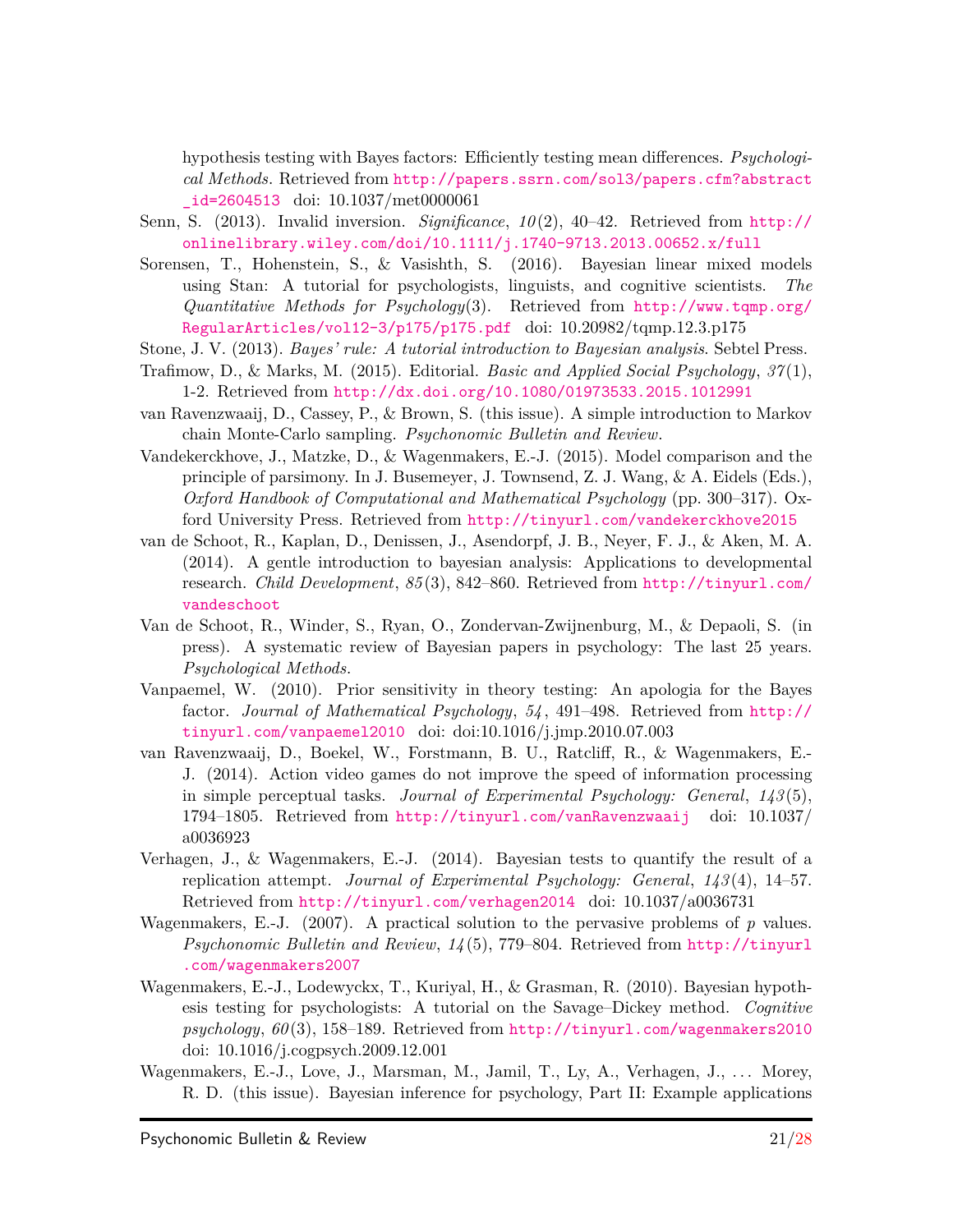with JASP. *Psychonomic Bulletin and Review*.

- <span id="page-22-0"></span>Wagenmakers, E.-J., Marsman, M., Jamil, T., Ly, A., Verhagen, J., Love, J., ... Morey, R. (this issue). Bayesian inference for psychology, Part I: Theoretical advantages and practical ramifications. *Psychonomic Bulletin and Review*.
- <span id="page-22-1"></span>Wagenmakers, E.-J., Morey, R. D., & Lee, M. (2016). Bayesian benefits for the pragmatic researcher. *Current Directions in Psychological Science*, *25* (3). Retrieved from <https://osf.io/3tdh9/>
- <span id="page-22-2"></span>Wagenmakers, E.-J., Verhagen, J., & Ly, A. (2015). How to quantify the evidence for the absence of a correlation. *Behavior research methods*, 1–14.
- <span id="page-22-3"></span>Wetzels, R., Matzke, D., Lee, M. D., Rouder, J. N., Iverson, G. J., & Wagenmakers, E.- J. (2011). Statistical evidence in experimental psychology: an empirical comparison using 855 *t*-tests. *Perspectives on Psychological Science*, *6* (3), 291–298. Retrieved from <http://tinyurl.com/wetzels2011> doi: 10.1177/1745691611406923
- <span id="page-22-4"></span>Winkler, R. L. (2003). *An introduction to Bayesian inference and decision* (2nd ed.). Holt, Rinehart and Winston New York.

#### Appendix

#### Further reading

In this Appendix, we provide a concise overview of 32 additional articles and books that provide further discussion of various theoretical and applied topics in Bayesian inference. For example, the list includes articles that editors and reviewers might consult as a reference while reviewing manuscripts that apply advanced Bayesian methods such as structural equation models [\(Kaplan & Depaoli,](#page-18-13) [2012\)](#page-18-13), hierarchical models [\(Rouder & Lu,](#page-20-13) [2005\)](#page-20-13), linear mixed models [\(Sorensen, Hohenstein, & Vasishth,](#page-21-11) [2016\)](#page-21-11), and design (i.e., power) analyses [\(Schönbrodt et al.,](#page-20-14) [2015\)](#page-20-14). The list also includes books that may serve as accessible introductory texts (e.g., [Dienes,](#page-17-10) [2008\)](#page-17-10) or as more advanced textbooks (e.g., [Gelman et al.,](#page-18-0) [2013\)](#page-18-0). To aid in readers' selection of sources, we have summarized the associated focus and difficulty ratings for each source in Figure [A1.](#page-28-1)

#### **Recommended articles**

9. **[Cornfield](#page-17-2) [\(1966\)](#page-17-2)** — Sequential Trials, Sequential Analysis, and the Likelihood Principle. *Theoretical focus (3), moderate difficulty (5).*

A short exposition of the difference between Bayesian and classical inference in sequential sampling problems.

10. **[Lindley](#page-19-16) [\(2000\)](#page-19-16)** — The Philosophy of Statistics. *Theoretical focus (1), moderate difficulty (5).*

Dennis Lindley, a foundational Bayesian, outlines his philosophy of statistics, receives commentary, and responds. An illuminating paper with equally illuminating commentaries.

11. **[Jaynes](#page-18-14) [\(1986\)](#page-18-14)** — Bayesian Methods: General Background. *Theoretical focus (2), low difficulty (2).*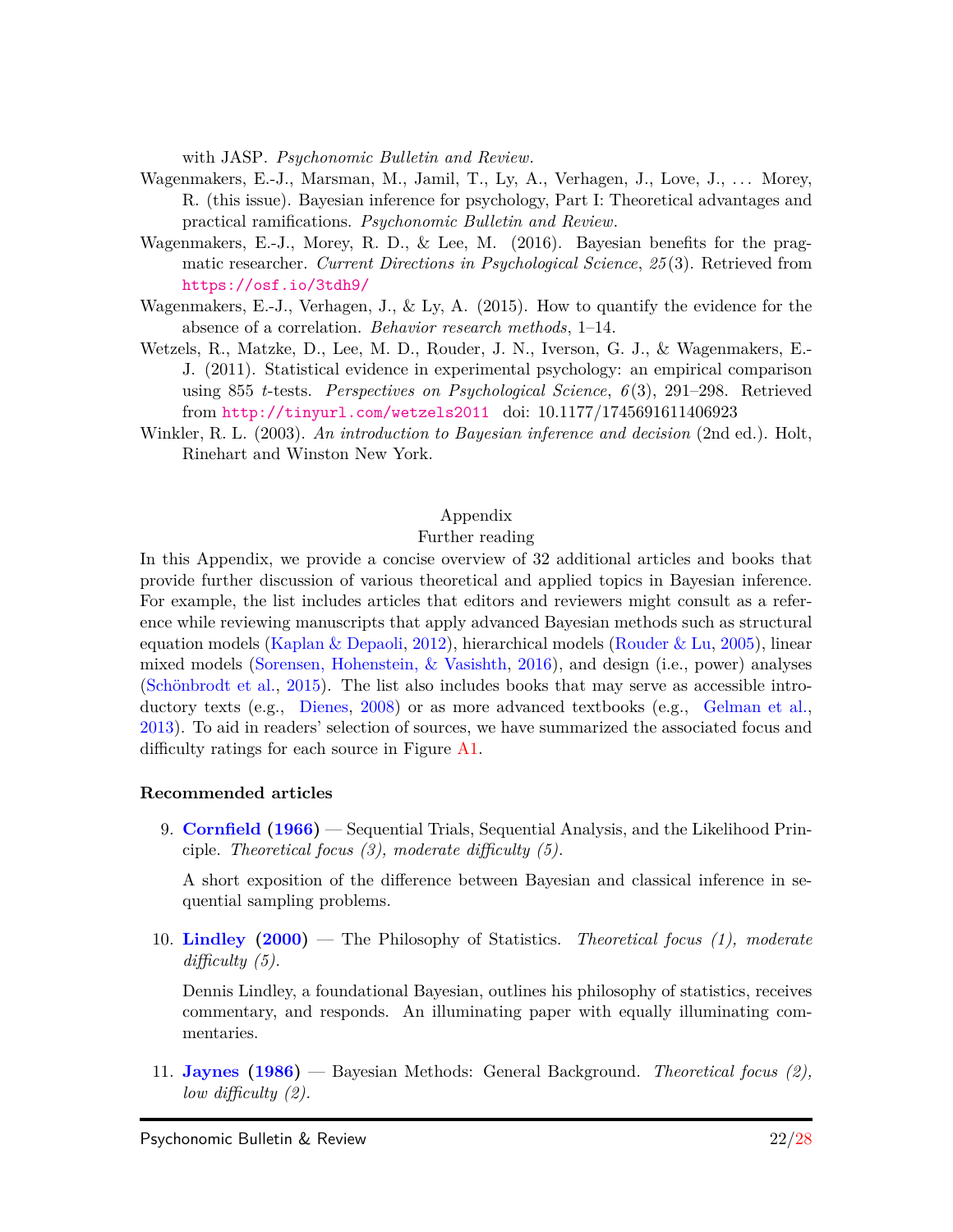A brief history of Bayesian inference. The reader can stop after finishing the section titled, "Is our logic open or closed," because the further sections are somewhat dated and not very relevant to psychologists.

12. **[Edwards, Lindman, and Savage](#page-18-15) [\(1963\)](#page-18-15)** — Bayesian Statistical Inference for Psychological Research. *Theoretical focus (2), high difficulty (9).*

The article that first introduced Bayesian inference to psychologists. A challenging but insightful and rewarding paper. Much of the more technical mathematical notation can be skipped with minimal loss of understanding.

13. **[Rouder, Morey, and Wagenmakers](#page-20-6) [\(2016\)](#page-20-6)** — The Interplay between Subjectivity, Statistical Practice, and Psychological Science. *Theoretical focus (2), low difficulty (3)*

All forms of statistical analysis, both Bayesian and frequentist, require some subjective input (see also Berger  $\&$  Berry, [1988\)](#page-17-11). In this article, the authors emphasize that subjectivity is in fact desirable, and one of the benefits of the Bayesian approach is that the inclusion of subjective elements is transparent and therefore open to discussion.

14. **[Myung and Pitt](#page-19-13) [\(1997\)](#page-19-13)** — Applying Occam's Razor in Cognitive Modeling: A Bayesian Approach. *Balanced focus (5), high difficulty (9).*

This paper brought Bayesian methods to greater prominence in modern psychology, discussing the allure of Bayesian model comparison for non-nested models and providing worked examples. As the authors provide a great discussion of the principle of parsimony, thus this paper serves as a good follow-up to our fifth highlighted source [\(Vandekerckhove et al.,](#page-21-6) [2015\)](#page-21-6).

15. **[Wagenmakers, Morey, and Lee](#page-22-1) [\(2016\)](#page-22-1)** — Bayesian Benefits for the Pragmatic Researcher. *Applied focus (9), low difficulty (1).*

Provides pragmatic arguments for the use of Bayesian inference with two examples featuring fictional characters Eric Cartman and Adam Sandler. This paper is clear, witty, and persuasive.

16. **[Rouder](#page-20-2) [\(2014\)](#page-20-2)** — Optional Stopping: No Problem for Bayesians. *Balanced focus (5), moderate difficulty (5).*

Provides a simple illustration of why Bayesian inference is valid in the case of optional stopping. A natural follow-up to our third highlighted source [\(Dienes,](#page-17-0) [2011\)](#page-17-0).

17. **[Verhagen and Wagenmakers](#page-21-12) [\(2014\)](#page-21-12)** — Bayesian Tests to Quantify the Result of a Replication Attempt. *Balanced focus (4), high difficulty (7).*

Outlines so-called "replication Bayes factors," which use the original study's estimated posterior distribution as a prior distribution for the replication study's Bayes factor. Given the current discussion of how to estimate replicability [\(Open Science Collabo](#page-20-16)[ration,](#page-20-16) [2015\)](#page-20-16), this work is more relevant than ever. (See also [Wagenmakers, Verhagen,](#page-22-2) [and Ly](#page-22-2) [\(2015\)](#page-22-2) for a natural follow-up.)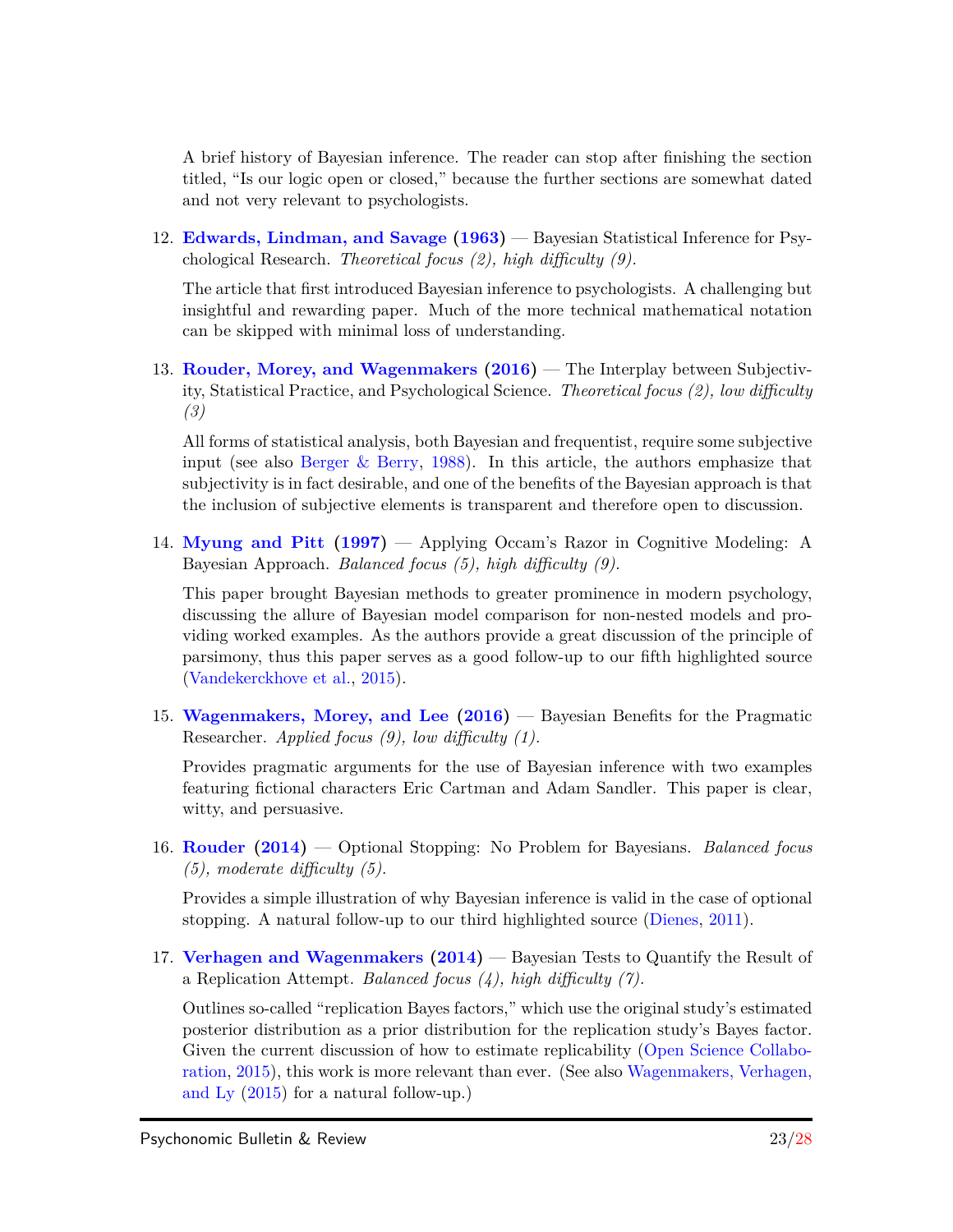- 18. **[Gigerenzer](#page-18-16) [\(2004\)](#page-18-16)** Mindless Statistics. *Theoretical focus (3), low difficulty (1).* This paper constructs an enlightening and witty overview on the history and psychology of statistical thinking. It contextualizes the need for Bayesian inference.
- 19. **[Ly et al.](#page-19-6) [\(2016\)](#page-19-6)** Harold Jeffreys's Default Bayes Factor Hypothesis Tests: Explanation, Extension, and Application in Psychology. *Theoretical focus (2), high difficulty (8).*

A concise summary of the life, work, and thinking of Harold Jeffreys, inventor of the Bayes factor (see also [Etz & Wagenmakers,](#page-18-17) [in press\)](#page-18-17). The second part of the paper explains the computations in detail for *t*-tests and correlations. The first part is essential in grasping the motivation behind the Bayes factor.

20. **[Robert](#page-20-7) [\(2014\)](#page-20-7)** — On the Jeffreys–Lindley Paradox. *Theoretical focus (3), moderate difficulty (6).*

Robert discusses the implications of the Jeffreys–Lindley paradox, so-called because Bayesians and frequentist hypothesis tests can come to diametric conclusions from the same data—even with infinitely large samples. The paper further outlines the need for caution when using *improper priors*, and why they present difficulties for Bayesian hypothesis tests. (For more on this topic see [DeGroot,](#page-17-6) [1982\)](#page-17-6).

21. **[Jeffreys](#page-18-18) [\(1936\)](#page-18-18)** — On Some Criticisms of the Theory of Probability. *Theoretical focus (1), high difficulty (8).*

An early defense of probability theory's role in scientific inference by one of the founders of Bayesian inference as we know it today. The paper's notation is somewhat outdated and makes for rather slow reading, but Jeffreys's writing is insightful nonetheless.

22. **[Rouder, Morey, Verhagen, et al.](#page-20-8) [\(2016\)](#page-20-8)** — Is There a Free Lunch in Inference? *Theoretical focus (3), moderate difficulty (4).*

A treatise on why making detailed assumptions about alternatives to the null hypothesis is requisite for a satisfactory method of statistical inference. A good reference for why Bayesians cannot do hypothesis testing by simply checking if a null value lies inside or outside of a credible interval, and instead must calculate a Bayes factor to evaluate the plausibility of a null model.

23. **[Berger and Delampady](#page-17-12) [\(1987\)](#page-17-12)** — Testing Precise Hypotheses. *Theoretical focus (1), high difficulty (9).*

Explores the different conclusions to be drawn from hypothesis tests in the classical versus Bayesian frameworks. This is a resource for readers with more advanced statistical training.

24. **[Wetzels et al.](#page-22-3) [\(2011\)](#page-22-3)** — Statistical Evidence in Experimental Psychology: An Empirical Comparison using 855 *t*-tests. *Applied focus (7), low difficulty (2).*

Using 855 *t*-tests from the literature, the authors quantify how inference based on *p* values, effect sizes, and Bayes factors differ. An illuminating reference to understand the practical differences between various methods of inference.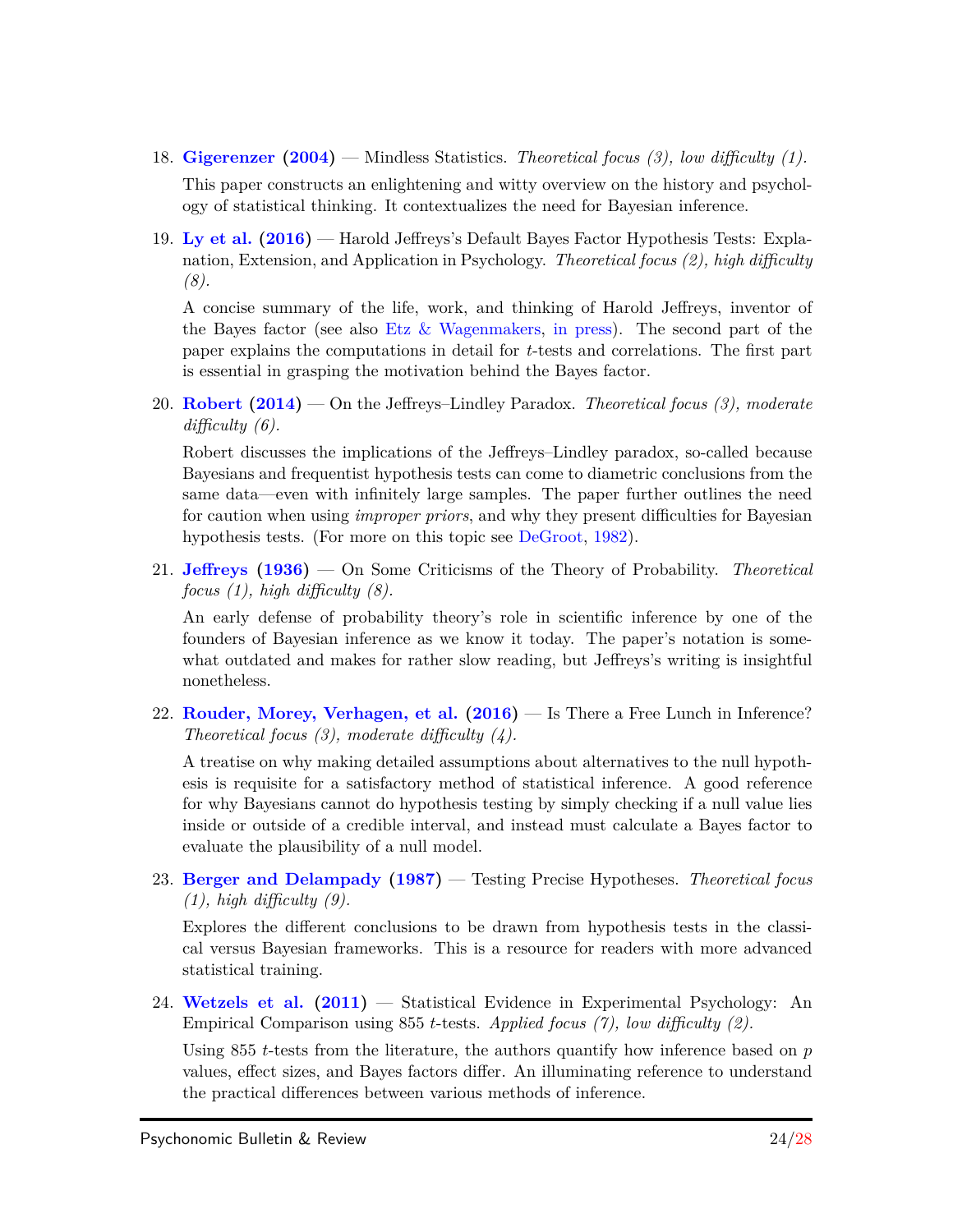25. **[Vanpaemel](#page-21-10) [\(2010\)](#page-21-10)** — Prior Sensitivity in Theory Testing: An Apologia for the Bayes Factor. *Theoretical focus (3), high difficulty (7).*

The authors defend Bayes factors against the common criticism that the inference is sensitive to specification of the prior. They assert that this sensitivity is valuable and desirable.

26. **[Royall](#page-20-3) [\(2004\)](#page-20-3)** — The Likelihood Paradigm for Statistical Inference. *Theoretical focus (2), moderate difficulty (5).*

An accessible introduction to the Likelihood principle, and its relevance to inference. Contrasts are made among different accounts of statistical evidence. A more complete account is given in [Royall](#page-20-17) [\(1997\)](#page-20-17).

27. **[Gelman and Shalizi](#page-18-8) [\(2013\)](#page-18-8)** — Philosophy and the Practice of Bayesian Statistics. *Theoretical focus (2), high difficulty (7).*

This is the centerpiece of an excellent special issue on the philosophy of Bayesian inference. We recommend that discussion groups consider reading the entire special issue (*British Journal of Mathematical and Statistical Psychology*, February, 2013), as it promises intriguing and fundamental discussions about the nature of inference.

28. **[Wagenmakers et al.](#page-21-8) [\(2010\)](#page-21-8)** — Bayesian Hypothesis Testing for Psychologists: A Tutorial on the Savage-Dickey Ratio. *Applied focus (9), moderate difficulty (6).*

Bayes factors are notoriously hard to calculate for many types of models. This article introduces a useful computational trick known as the "Savage-Dickey Density Ratio," an alternative conception of the Bayes factor that makes many computations more convenient. The Savage-Dickey ratio is a powerful visualization of the Bayes factor, and is the primary graphical output of the Bayesian statistics software JASP [\(Love](#page-19-17) [et al.,](#page-19-17) [2015\)](#page-19-17).

29. **[Gallistel](#page-18-5) [\(2009\)](#page-18-5)** — The Importance of Proving the Null. *Applied focus (7), low difficulty (3).*

The importance of null hypotheses is explored through three thoroughly worked examples. This paper provides valuable guidance for how one should approach a situation in which it is theoretically desirable to accumulate evidence for a null hypothesis.

30. **[Rouder and Lu](#page-20-13) [\(2005\)](#page-20-13)** — An Introduction to Bayesian Hierarchical Models with an Application in the Theory of Signal Detection. *Applied focus (7), high difficulty (8).*

This is a good introduction to hierarchical Bayesian inference for the more mathematically inclined readers. It demonstrates the flexibility of hierarchical Bayesian inference applied to signal detection theory, while also introducing augmented Gibbs sampling.

31. **[Sorensen et al.](#page-21-11) [\(2016\)](#page-21-11)** — Bayesian Linear Mixed Models Using Stan: A Tutorial for Psychologists. *Applied focus (9), moderate difficulty (4).*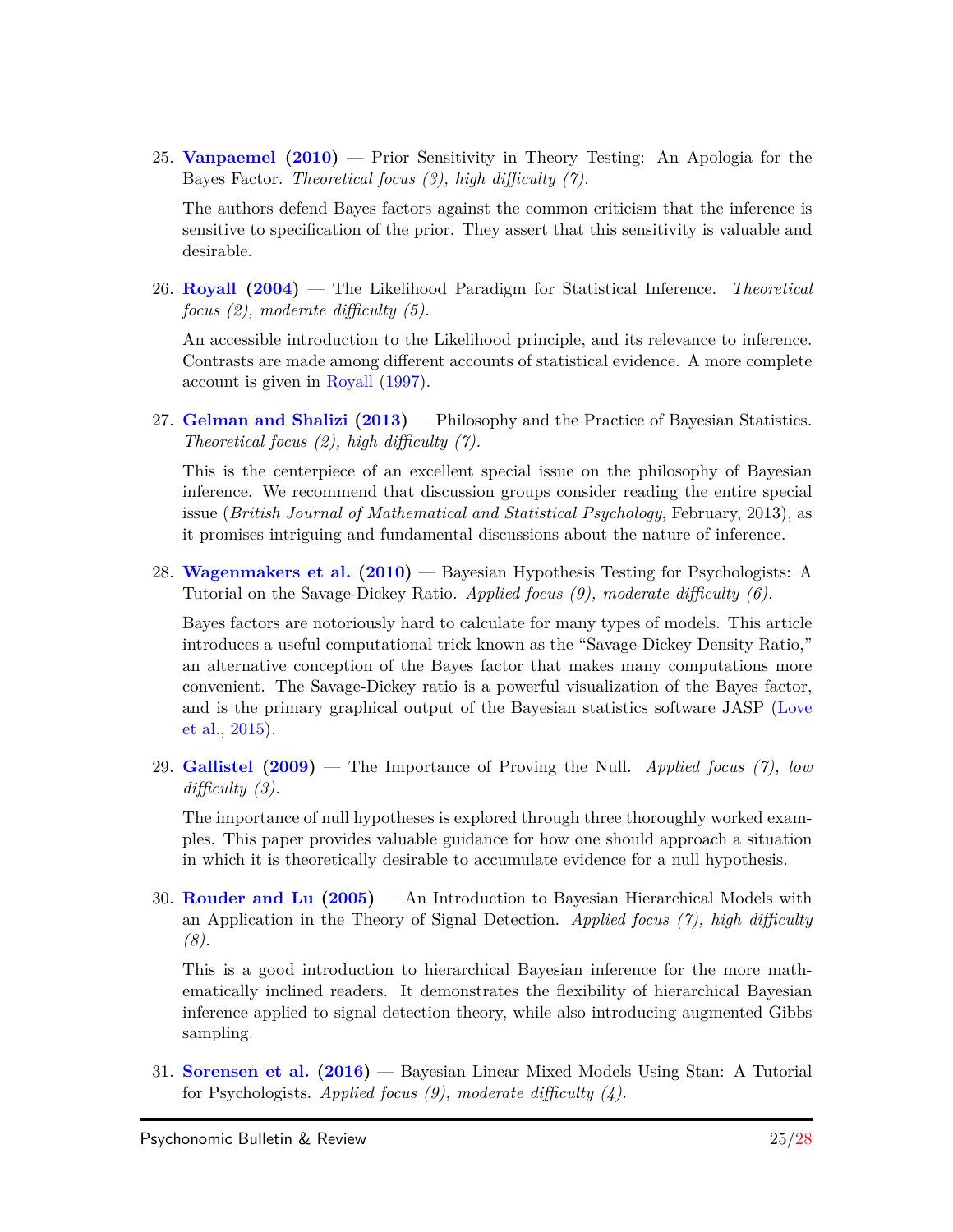Using the software Stan, the authors give an accessible and clear introduction to hierarchical linear modeling. Because both the paper and code are hosted on github, this article serves as a good example of open, reproducible research in a Bayesian framework.

32. **[Schönbrodt et al.](#page-20-14) [\(2015\)](#page-20-14)** — Sequential Hypothesis Testing with Bayes Factors: Efficiently Testing Mean Differences. *Applied focus (8), low difficulty (3).*

For Bayesians, power analysis is often an afterthought because sequential sampling is encouraged, flexible, and convenient. This paper provides Bayes factor simulations that give researchers an idea of how many participants they might need to collect to achieve moderate levels of evidence from their studies.

33. **[Kaplan and Depaoli](#page-18-13) [\(2012\)](#page-18-13)** — Bayesian Structural Equation Modeling. *Applied focus (8), high difficulty (7).*

One of few available practical sources on Bayesian structural equation modeling. The article focuses on the Mplus software but also stands a general source.

34. **[Rouder et al.](#page-20-11) [\(in press\)](#page-20-11)** — Bayesian Analysis of Factorial Designs. *Balanced focus (6), high difficulty (8).*

Includes examples of how to set up Bayesian ANOVA models, which are some of the more challenging Bayesian analyses to perform and report, as intuitive hierarchical models. In the appendix, how to use the BayesFactor R package and JASP software for ANOVA is demonstrated. The relatively high difficulty rating is due to the large amount of statistical notation.

#### **Recommended books**

35. **[Winkler](#page-22-4) [\(2003\)](#page-22-4)** — Introduction to Bayesian Inference and Decision. *Balanced focus (4), low difficulty (3).*

As the title suggests, this is an accessible textbook that introduces the basic concepts and theory underlying the Bayesian framework for both inference and decision-making. The required math background is elementary algebra (i.e., no calculus is required).

36. **[McElreath](#page-19-11) [\(2016\)](#page-19-11)** — Statistical Rethinking: A Bayesian Course with Examples in R and Stan. *Balanced focus (6), moderate difficulty (4).*

Not your traditional applied introductory statistics textbook. McElreath focuses on education through simulation, with handy R code embedded throughout the text to give readers a hands-on experience.

37. **[Lee and Wagenmakers](#page-19-1) [\(2014\)](#page-19-1)** — Bayesian Cognitive Modeling: A Practical Course. *Applied focus (7), moderate difficulty (4).*

A textbook on Bayesian cognitive modeling methods that is in a similar vein to our eighth highlighted source [\(Lee,](#page-19-9) [2008\)](#page-19-9). It includes friendly introductions to core principles of implementation and many case examples with accompanying MATLAB and R code.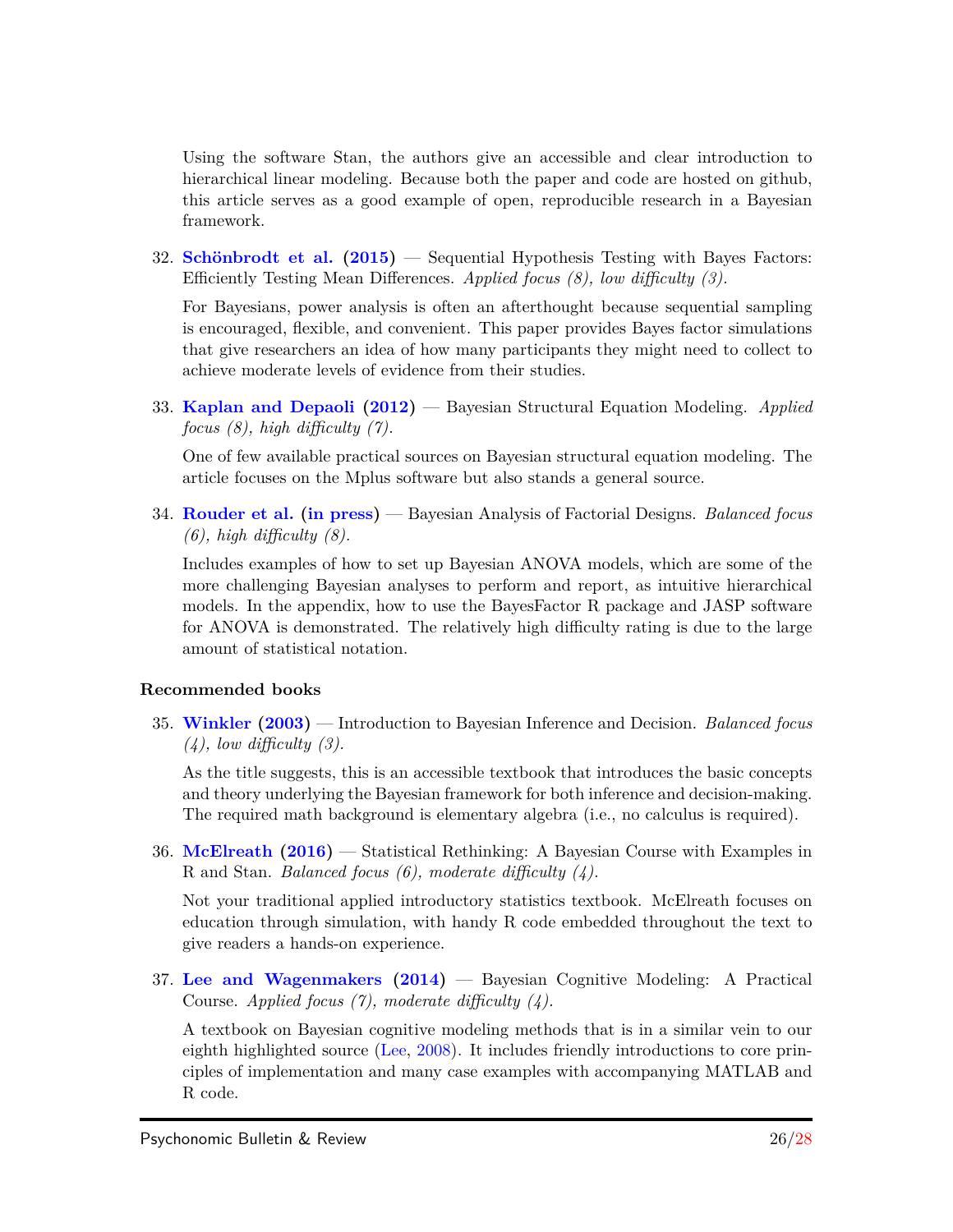38. **[Lindley](#page-19-18) [\(2006\)](#page-19-18)** — Understanding Uncertainty. *Theoretical focus (2), moderate difficulty (4).*

An introduction to thinking about uncertainty and how it influences everyday life and science. Lindley proposes that all types of uncertainty can be represented by probabilities. A largely non-technical text, but a clear and concise introduction to the general Bayesian perspective on decision making under uncertainty.

39. **[Dienes](#page-17-10) [\(2008\)](#page-17-10)** — Understanding Psychology as a Science: An Introduction to Scientific and Statistical Inference. *Theoretical focus (1), low difficulty (3).*

A book that covers a mix of philosophy of science, psychology, and Bayesian inference. It is a very accessible introduction to Bayesian statistics, and it very clearly contrasts the different goals of Bayesian and classical inference.

40. **[Stone](#page-21-13) [\(2013\)](#page-21-13)** — Bayes' Rule: A Tutorial Introduction to Bayesian Analysis. *Balanced focus (4), moderate difficulty (6).*

In this short and clear introductory text, Stone explains Bayesian inference using accessible examples and writes for readers with little mathematical background. Accompanying Python and MATLAB code is provided on the author's website.